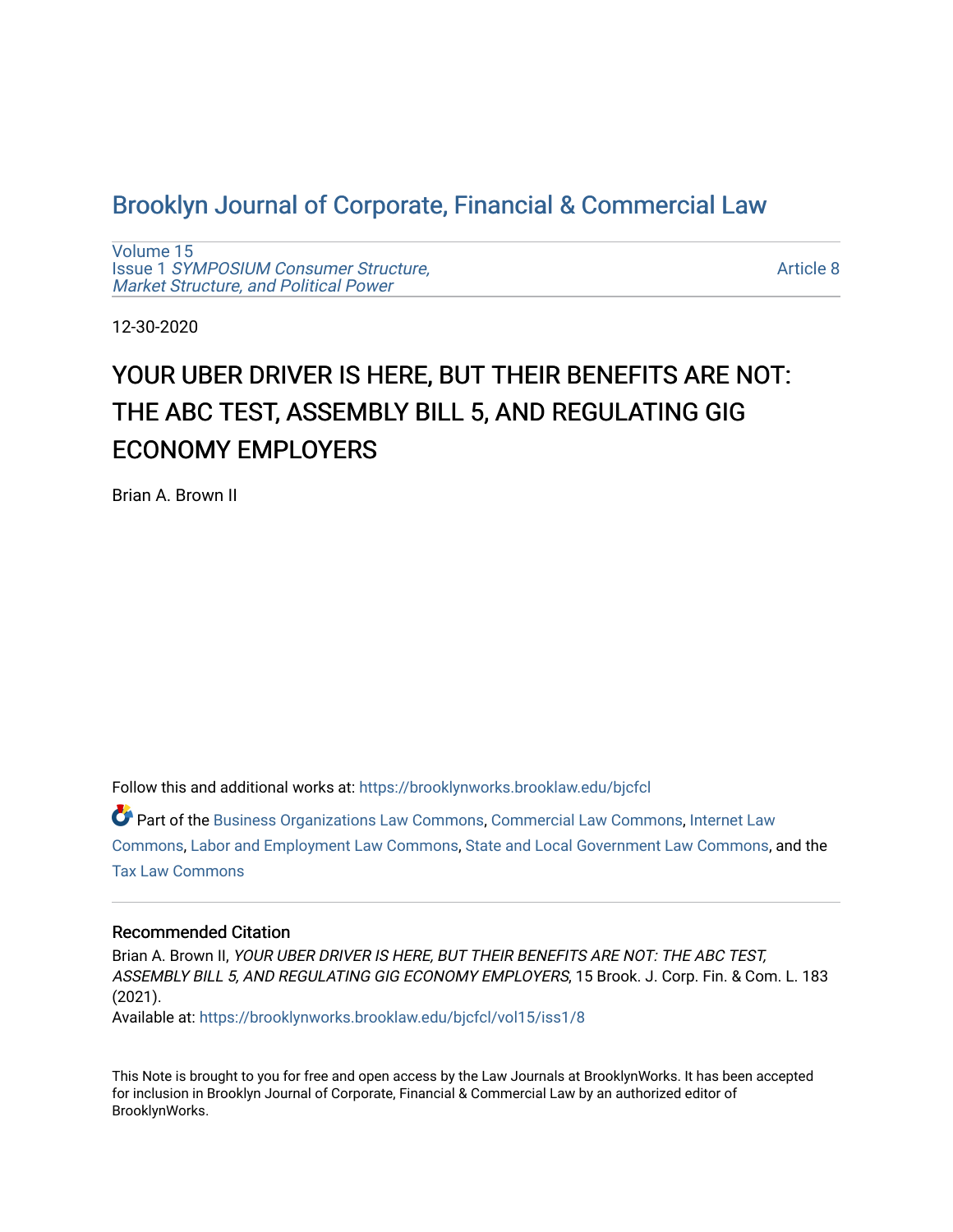## YOUR UBER DRIVER IS HERE, BUT THEIR BENEFITS ARE NOT: THE ABC TEST, ASSEMBLY BILL 5, AND REGULATING GIG ECONOMY EMPLOYERS

## **ABSTRACT**

In September 2019, California passed Assembly Bill 5 (AB 5) which adopts the ABC test as the standard for determining whether an individual worker is an employee or an independent contractor. This legislation is aimed at gig economy employers, such as Uber, whose workers are arguably misclassified as independent contractors, ultimately denying them access to benefits and the ability to unionize. This Note will discuss AB 5 by identifying the successes and pitfalls of the legislation. While AB 5 is a step in the right direction, the bill still needs to be refined to avoid gaps in enforcement. Further, this Note will advocate for the ABC test to be adopted on the federal level to avoid further misclassification of individual workers and to increase regulations for the gig economy.

## INTRODUCTION

The American workforce is rapidly changing.<sup>1</sup> As technology continues to advance, temporary and freelance workers are able to find work within the service sector with ease. This portion of the American workforce is known as the gig economy.2 Its expansion can be accredited to the emergence of mobile applications which make it possible for those seeking work to easily connect with "gigs."<sup>3</sup>

The laws governing the gig economy, however, have not advanced as fast as the system has which has resulted in inadequate protection for workers.<sup>4</sup> For one, misclassification of individual workers is widespread throughout this employment system. Several gig economy employers, such as Uber, Lyft, and DoorDash, classify their workers as independent

<sup>1.</sup> Nearly 60 million workers make up the gig economy. Prior to the COVID-19 pandemic, this figure was projected to rise to a majority of the American workforce by 2020. See Susan Caminiti, 4 gig economy trends that are radically transforming the US job market, CNBC (Oct. 29, 2018), ht tps://www.cnbc.com/2018/10/29/4-gig-economy-trends-that-are-radically-transforming-the-usjob-market.html.

<sup>2</sup>. See MERRIAM-WEBSTER, https://www.merriam-webster.com/dictionary/gig%20economy (last visited Sept. 19, 2019).

<sup>3.</sup> "Gigs" are defined as assignments, contracts or part-time jobs. MERRIAM-WEBSTER, https://www.merriam-webster.com/dictionary/gig%20economy (last visited Dec. 24, 2019).

<sup>4</sup>. See Gillian B. White, When Will Labor Laws Catch Up With the Gig Economy?, ATLANTIC (Dec. 9, 2015), https://www.theatlantic.com/business/archive/2015/12/new-laws-for-the-gigeconomy/419745/.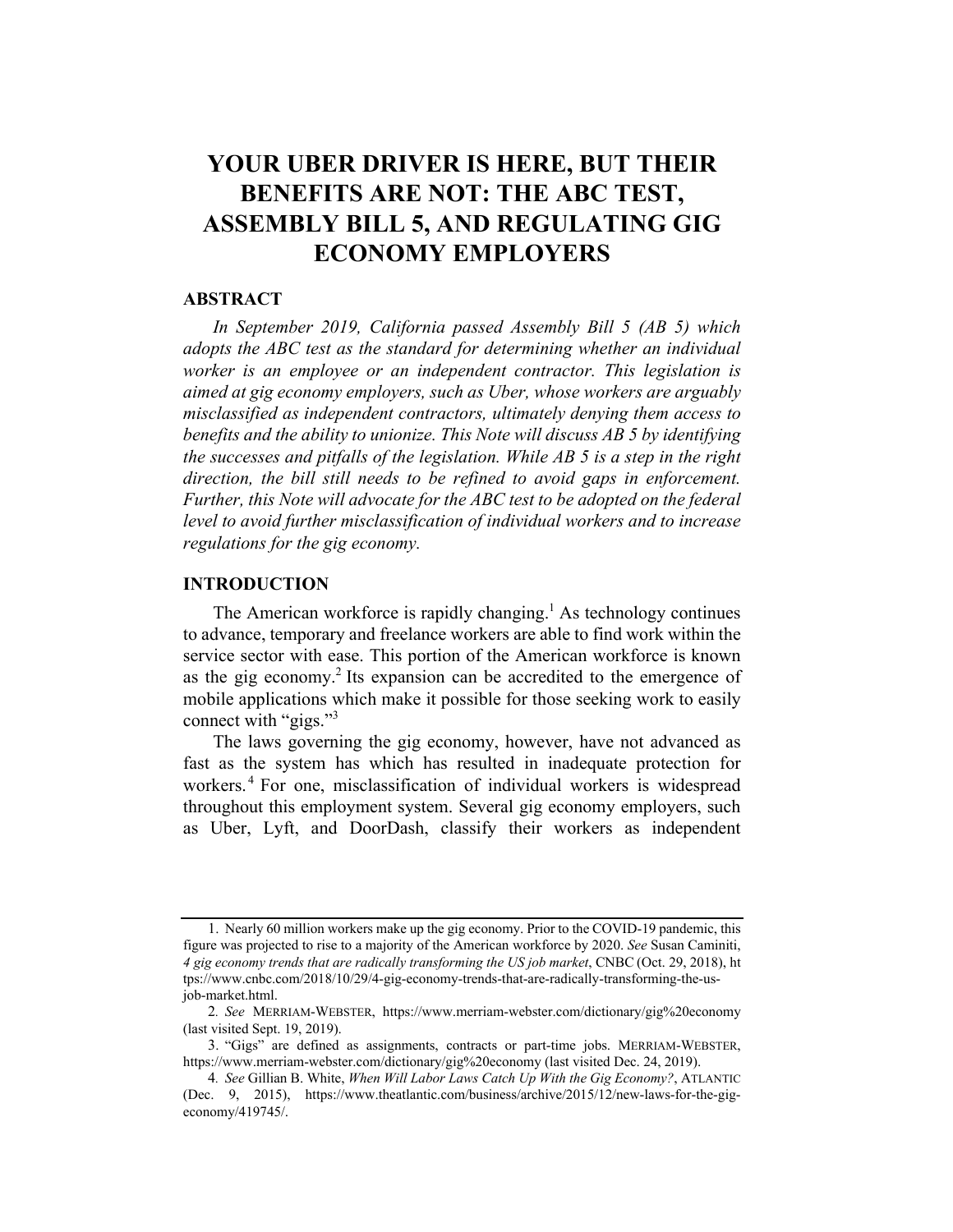contractors<sup>5</sup> rather than employees to avoid providing certain benefits such as a minimum wage, unemployment insurance, and medical insurance. <sup>6</sup> Additionally, by classifying a worker as an independent contractor, gig economy employers effectively deny these workers the ability to unionize and the ability to seek protections under federal statutes such as the Civil Rights Act and the Fair Labor Standards Act.7

Specifically, the debate surrounding whether Uber drivers should be classified as employees or independent contractors is a contentious one.<sup>8</sup> Jurisprudence on this debate has left the issue unresolved as some courts ruled that Uber drivers are employees, $9$  while other courts ruled in favor of the company and held that their drivers are independent contractors.<sup>10</sup> Aside from this jurisprudence, current legislation is insufficient to address this situation as it does not clearly define which workers should be considered independent contractors and which are employees. $<sup>11</sup>$ </sup>

On September 18, 2019, California Governor Gavin Newsom signed Assembly Bill 5 (AB 5) into law, which attempts to solve this problem by essentially changing the test to determine the classification for most individual workers who were previously classified as independent contractors to employees. <sup>12</sup> AB 5 targets gig economy employers who typically misclassify their workers and deny them critical benefits. Ridesharing companies, like Uber, are the primary targets of this legislation but this bill affects other employers of low wage workers in California.<sup>13</sup> While

<sup>5.</sup> An independent contractor is defined as "[o]ne who, exercising independence in respect of his choice of work to be performed by him, contracts to do or perform certain work for another person according to his own means and methods, without being subject to the control of such other person except as to the product or result of the work." Independent Contractor, BALLENTINE'S LAW DICTIONARY (3d ed. 1969).

<sup>6.</sup> Workers that are classified as employees generally cost 30-40% more than those classified as independent contractors because companies must provide employees with federal income, Social Security, Medicare taxes, and unemployment insurance. See Diane Mulcahy, How Can We Stop Companies From Misclassifying Employees As Independent Contractors?, FORBES (June 25, 2019), https://www.forbes.com/sites/dianemulcahy/2019/06/25/how-can-we-stop-companies-frommisclassifying-employees-as-independent-contractors/#57781b9f544c.

<sup>7</sup>. See Gabrielle Canon, California's controversial labor bill has passed the Senate. Experts forecast more worker rights, higher prices for services, USA TODAY (Sept. 13, 2019), https://www.usatoday.com/story/news/politics/2019/09/10/what-californias-ab-5-means-apps-likeuber-lyft/2278936001/.

<sup>8</sup>. Id.

<sup>9</sup>. See O'Connor v. Uber Techs., 82 F. Supp. 3d 1133, 1145 (N.D. Cal. 2015).

<sup>10</sup>. See Razak v. Uber Techs., Inc., No. 16-573, 2018 U.S. Dist. LEXIS 61230, at \*19 (E.D. Pa. Apr. 11, 2018).

<sup>11</sup>. See Ann K. Wooster, J.D., Validity, Construction, and Application of Fair Labor Standards Act – Supreme Court Cases, 196 A.L.R. Fed. 507; see also 29 U.S.C.A § 203 (2018).

<sup>12</sup>. See Alexandria Sage, California Governor signs Gig Economy Labor Bill into Law, BUS. INSIDER (Sept. 18, 2019), https://www.businessinsider.com/california-governor-signs-gigeconomy-labor-bill-into-law-2019-9.

<sup>13</sup>. See Allana Akhtar, California's gig economy bill won't just impact Uber drivers. Here's how the landmark decision is a major win for janitors, truck drivers, and other low wage workers,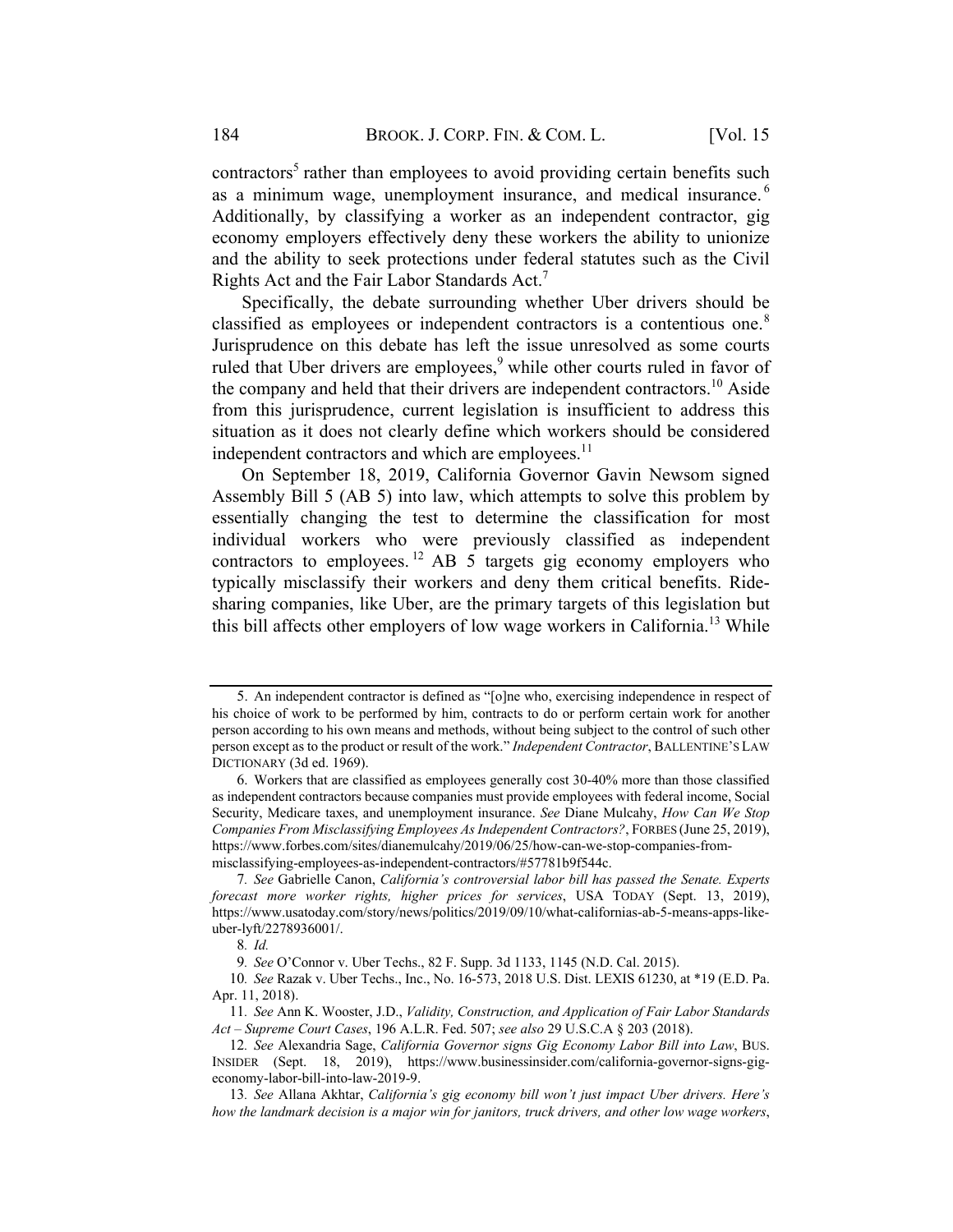the bill has earned high praises from labor unions, workers, and even a 2020 Democratic presidential candidate,  $14$  the bill has faced opposition from some gig economy employers, including Uber.15

This Note argues that AB 5 is a step in the right direction in regulating the gig economy and ensuring that individual workers of various companies, especially ride-sharing companies such as Uber, are afforded the protections that they would receive if they were considered employees. As the gig economy continues to expand and state governments take action to regulate this sector, the federal government needs to enact legislation that adopts the ABC test <sup>16</sup> and enforces the proper classification of individual "gig economy" workers so that they are effectively able to receive the benefits that they would have a right to as an employee.

Part I of this Note details the history of laws and regulations concerning the classification of individual workers, both nationally and specifically in California. Part II discusses the history of Uber, previous legal disputes between Uber and its drivers regarding the drivers' classifications, and Uber's continued stance on drivers as employees. Part III will discuss the current state of laws and recent court decisions addressing classifications of individual workers who participate in the gig economy. Part IV details AB 5 and specifically the benefits and drawbacks of this legislation. Finally, Part V will address the arguments opposing AB 5 and why these arguments should not hinder other states and the federal government from adopting similar legislation.

## I. HISTORY OF LAWS AND REGULATIONS CONCERNING **CLASSIFICATION OF INDIVIDUAL WORKERS**

In recent years, companies such as Uber, Lyft, and DoorDash have found success with business models centered around the gig economy.<sup>17</sup> Workers typically choose to work for gig economy employers for several reasons including increased flexibility, better work-life balance, and less intensive

BUS. INSIDER (Sept. 19, 2019), https://www.businessinsider.com/how-californias-bill-will-impactfissured-workforce-2019-9.

<sup>14.</sup> "Because every worker deserves safe working conditions, benefits, and a union, I support AB5, a bill that would bring workplace protections to a million Californians. As the gig economy grows, it's critical to insure that companies can't skirt labor protections." See Julián Castro (@JulianCastro), TWITTER (Sept. 2, 2019, 10:33AM), https://twitter.com/juliancastro/status/ 1168532354777985024?lang=en.

<sup>15</sup>. See Tony West, Update on AB5, UBER (Sept. 11, 2019), https://www.uber.com/newsroom/ ab5-update/.

<sup>16.</sup> Dynamex Operations W. v. Superior Ct., 416 P.3d 1, 35 (Cal. 2018); see description infra note 105.

<sup>17</sup>. See Annie Lowrey, The Truth About the Gig Economy, ATLANTIC (Jan. 14, 2019), https://www.theatlantic.com/ideas/archive/2019/01/gig-economy-isnt-really-taking-over/580180/.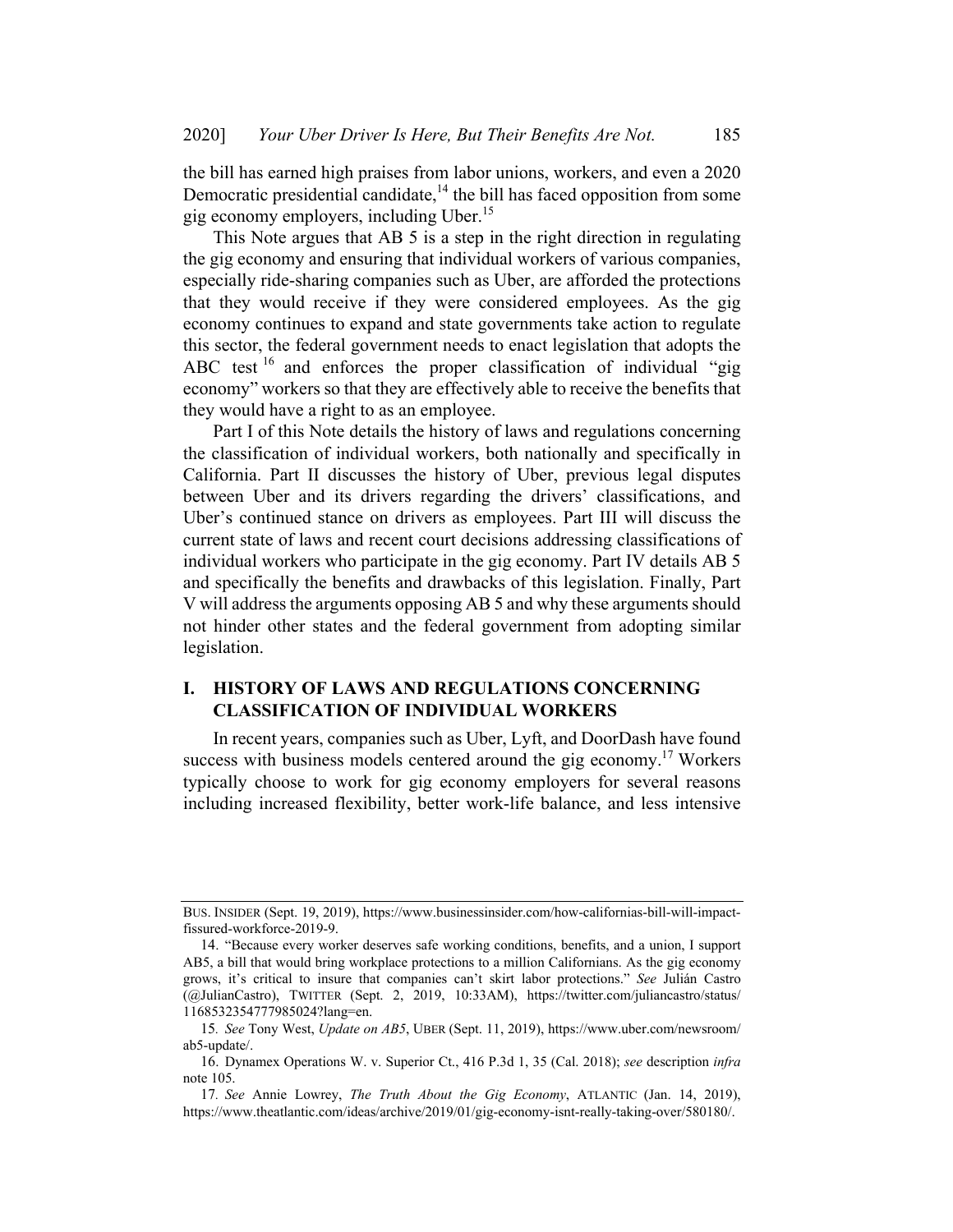work environments.<sup>18</sup> These benefits have attracted people to join the gig economy workforce and is projected to continue to surge as technology continues to advance.<sup>19</sup> As the gig economy workforce expands, more workers are using gig work as their sole source of income as opposed to a supplemental career.<sup>20</sup> The specific number of employees currently involved in the gig economy is difficult to determine because the United States Bureau of Labor Statistics has had difficulty measuring the number of workers and, more specifically, which workers should be included in this figure.<sup>21</sup> The last survey that the United States Bureau of Labor and Statistics published was in 2005 and showed that over 5 million people were "contingent workers."<sup>22</sup> A recent survey conducted in 2017 by the Freelancers Union estimates that this number has increased to over 57 million workers. $^{23}$ 

The federal government has struggled in part to determine the precise number because there is debate over what workers should be included in the gig economy.<sup>24</sup> Determining which worker should be counted has proven difficult for the federal government because many gig economy employers label their workers as independent contractors rather than employees.  $25$ Classifying these workers as independent contractors allows these employers to withhold certain benefits from workers such as access to a minimum wage, overtime, and medical benefits that are typically protected for those considered employees.<sup>26</sup> Additionally, gig economy employers would be forced to pay their independent contractors for costs associated with their daily tasks, such as paying for gas, insurance, and any normal damage to their

25. Id.

<sup>18</sup>. See Nicole Fallon, The Growth of the Gig Economy: A Look at American Freelancers, BUS. NEWS DAILY (Nov. 10, 2017), https://www.businessnewsdaily.com/10359-gig-economytrends.html.

<sup>19</sup>. Id.; The gig economy has increased substantially since the Great Recession of 2008. Id.

<sup>20.</sup> Jack Kelly, We're Starting To See A 'Hunger Games' Gig-Economy Job Market, FORBES (July 27, 2020), https://www.forbes.com/sites/jackkelly/2020/07/27/were-starting-to-see-a-hungergames-gig-economy-job-market/#7323df3f2a9d.

<sup>21</sup>. See Elisabeth Buchwald, The government has no idea how many gig workers there are, and that's a problem, MARKETWATCH (Jan. 7, 2019), https://www.marketwatch.com/story/thegovernment-has-no-idea-how-many-gig-workers-there-areheres-why-thats-a-problem-2018-07-18.

<sup>22</sup>. Id.; The United States Bureau of Labor and Statistics defines contingent workers as people who do not expect their jobs to last or who report that their jobs are temporary. Karen Kosanovich, A Look at Contingent Workers, U.S. BUREAU OF LABOR STATISTICS (Sept. 2018), https:// www.bls.gov/spotlight/2018/contingent-workers/home.htm#:~:text=Contingent%20workers% 20are%20people%20who,that%20their%20jobs%20are%20temporary.&text=0%20Contingent%2 0workers%20as%20a,U.S.%20Bureau%20of%20Labor%20Statistics.

<sup>23.</sup> Buchwald, supra note 21.

<sup>24</sup>. Id.

<sup>26</sup>. See Olivares v. Uber Techs., Inc., 2017 U.S. Dist. LEXIS 109348, at \*2 (N.D. Ill. July 14, 2017); see also Dynamex Operations W. v. Superior Ct., 416 P.3d 1, 4–5 (Cal. 2018) (finding that if a worker is properly classified as an employee, the employer bears the responsibility to comply with numerous federal and state statutes that govern wages, hours, and working conditions of employees).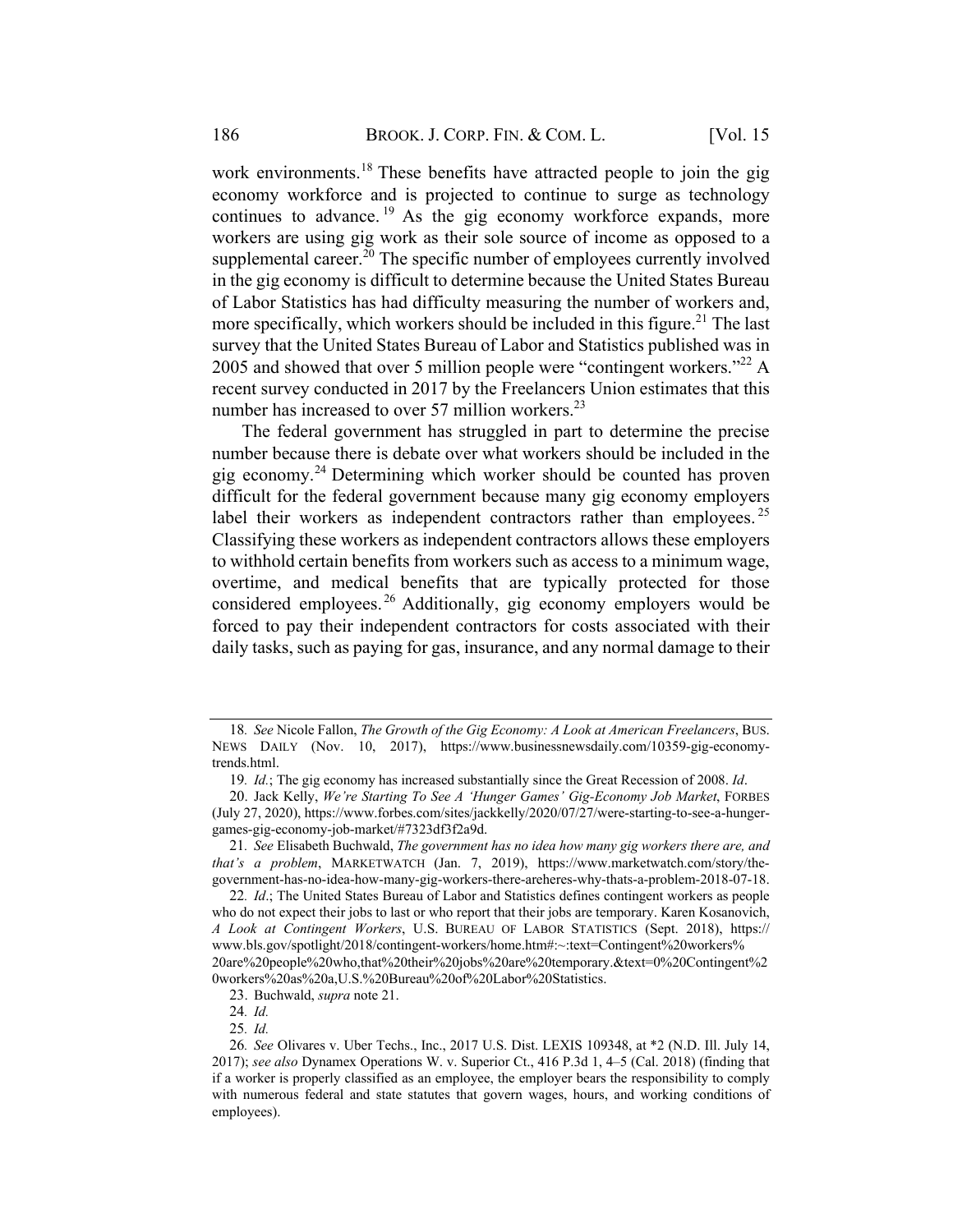vehicles.<sup>27</sup> Taxing schemes are also different for employees as opposed to independent contractors. <sup>28</sup> Workers classified as employees are taxed at lower rates than independent contractors who are taxed separately and are subject to additional Self-Employment taxes.<sup>29</sup> This ultimately results in economic irregularities amongst those who are independent contractors and employees.<sup>30</sup>

The debate surrounding whether to classify workers as independent contractors "arose at common law to limit one's vicarious liability for the misconduct of a person rendering service to him."31 Courts have struggled with developing tests to determine whether an individual worker should be classified as a full-time employee or an independent contractor as the gig economy continues to increase in size. The main piece of legislation passed by Congress that comes close to addressing the issue leaves courts with broad interpretations that have not aided in addressing the situation. $32$ 

The Fair Labor Standards Act (FLSA) was passed in 1938 by Congress as a way to protect the economy and labor force as a result of the Great Depression. <sup>33</sup> FLSA enabled Congress to enact provisions to establish a minimum wage and criminal penalties for those who fail to provide this minimum wage to their workers.<sup>34</sup> Congress intended this scheme to be for workers who were "engaged in" or "in the production of goods for" interstate commerce. <sup>35</sup> These provisions have been updated regularly over time to account for increasing demand for higher minimum wages.<sup>36</sup>

However, FLSA's definitions have largely remained unchanged since they were adopted. FLSA simply defines an "employee" as "any individual employed by an employer" and defines an "employer" as "any person acting directly or indirectly in the interest of an employer in relation to an employee."<sup>37</sup> FLSA initially did not define an "independent contractor" which further complicates when courts attempt to determine coverage under FLSA.<sup>38</sup> Courts, however, have identified a number of factors that are used to determine whether an individual is an employee or independent contractor

38. See Real v. Driscoll Strawberry Assoc., Inc., 603 F.2d 748, 754 (9th Cir. 1979).

<sup>27.</sup> Michael Hiltzik, Column: Uber and Lyft try to blunt a court ruling that their drivers are employees, L.A. TIMES (July 11, 2019), https://www.latimes.com/business/hiltzik/la-fi-hiltzikuber-lyft-dynamex-20190711-story.html.

<sup>28.</sup> Mulcahy, supra note 6.

<sup>29</sup>. Id.

<sup>30</sup>. Id.

<sup>31</sup>. See S.G. Borello & Sons, Inc. v. Dep't. of Indus. Relations, 769 P.2d 399, 403 (Cal. 1989).

<sup>32.</sup> Wooster, supra note 11.

<sup>33</sup>. Id.

<sup>34</sup>. Id.; see also United States v. Darby, 312 U.S. 100, 125 (1941) (holding that Congress sufficiently has power to pass this legislation under the commerce clause and that employers who fail to conform to the minimum wage and hour conditions are correctly subject to the criminal penalties of FLSA).

<sup>35.</sup> Wooster, supra note 11.

<sup>36</sup>. Id.; see also 29 U.S.C.A § 203 (2018).

<sup>37</sup>. See 29 U.S.C.A. § 203 (2018).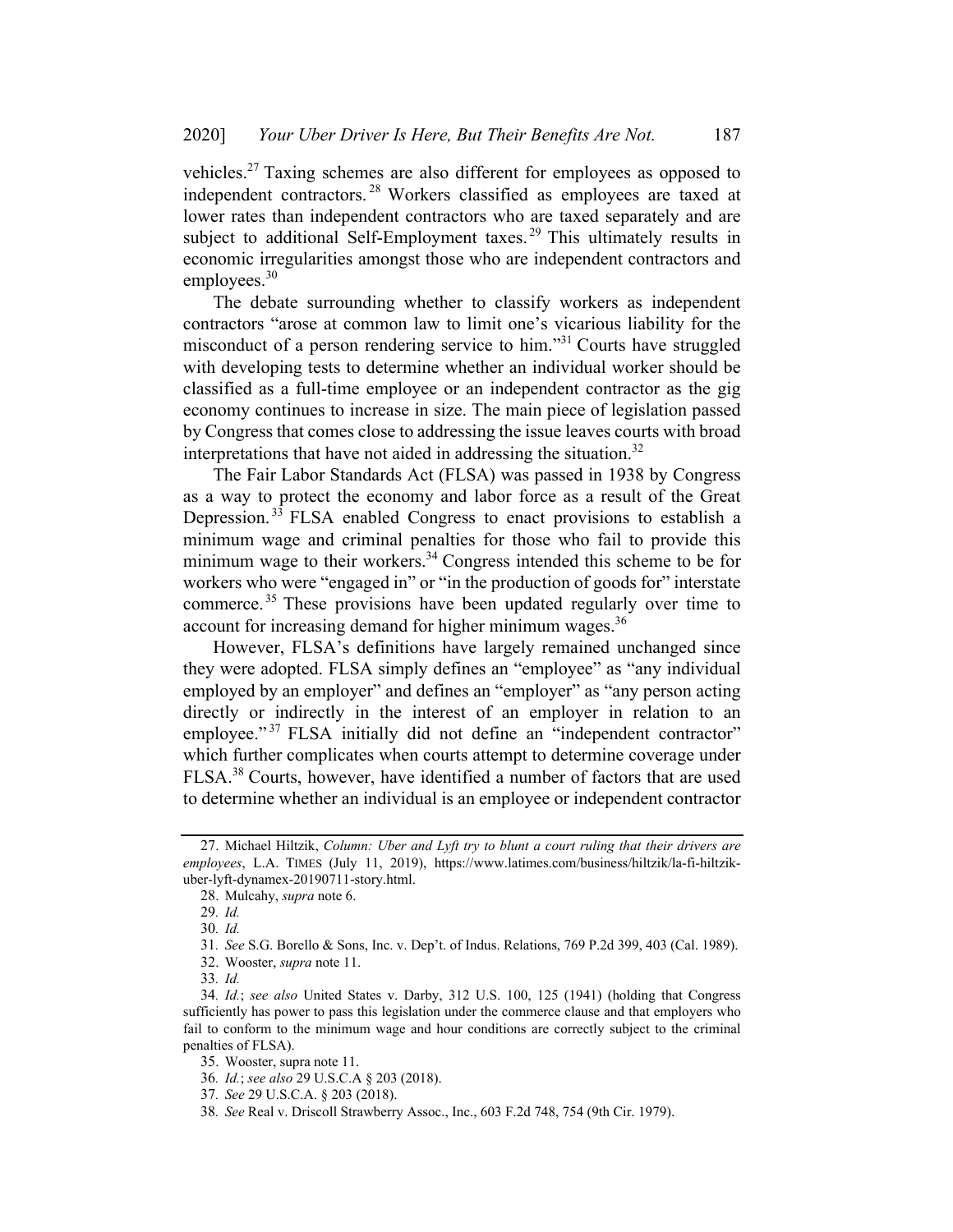under FLSA.<sup>39</sup> This test is known as the economic realities test and uses the following factors:

(1) the degree of the alleged employer'sright to control the manner in which the work is to be performed; (2) the alleged employee's opportunity for profit or loss depending upon his managerial skill; (3) investment in equipment or materials required for his task, or his employment of helpers; (4) whether the service rendered requires a special skill; (5) the degree of permanence of the working relationship; and (6) whether the service rendered is an integral part of the alleged employer's business.<sup>40</sup>

All of these factors must be addressed, and none should have a higher weight than another.<sup>41</sup> FLSA, however, still maintains a broad definition of the word "employee" and does not explicitly define who should be considered an "independent contractor."42

## A. S.G. BORELLO & SONS, INC. V. DEPARTMENT OF INDUSTRIAL **RELATIONS**

In the absence of a clear federal directive on when to classify workers as employees or independent contractors, states have grappled with addressing the issue.<sup>43</sup> For example, Courts in California took on the issue directly in S.G. Borello & Sons, Inc. v. Department of Industrial Relations. This is a case involving an employer who received a penalty for failure to obtain adequate workers' compensation coverage for harvesters of a cucumber crop. <sup>44</sup> The employer conceded that it failed to secure coverage but contended that it was unnecessary to secure coverage for the harvesters because they should be considered independent contractors that do not require workers' compensation coverage.<sup>45</sup> The Court surveyed various tests used to determine whether an individual should be considered an employee or an independent contractor and determined that the "control-of-work details" test should be applied.<sup>46</sup> Specifically, the Court took into account the nature of the work performed and the overall arrangement between the parties. <sup>47</sup> Additional factors that are not separately tested but weighed amongst different considerations include:

(a) whether the one performing services is engaged in a distinct occupation or business; (b) the kind of occupation, with reference to whether, in the

<sup>39</sup>. Id.

<sup>40</sup>. Id.

<sup>41</sup>. See Nationwide Mut. Ins. Co. v. Darden, 503 U.S. 318, 324 (1992).

<sup>42</sup>. See Razak v. Uber Techs., Inc., No. 16-573, 2018 U.S. Dist. LEXIS 61230, at \*8 (E.D. Pa.

Apr. 11, 2018) (citing Donovan v. DialAmerica Mktg., Inc., 757 F.2d 1376, 1382 (3d Cir. 1985)).

<sup>43</sup>. Borello, 769 P.2d at 410.

<sup>44</sup>. Id. at 401.

<sup>45</sup>. Id.

<sup>46</sup>. Id. at 405–06.

<sup>47</sup>. Id.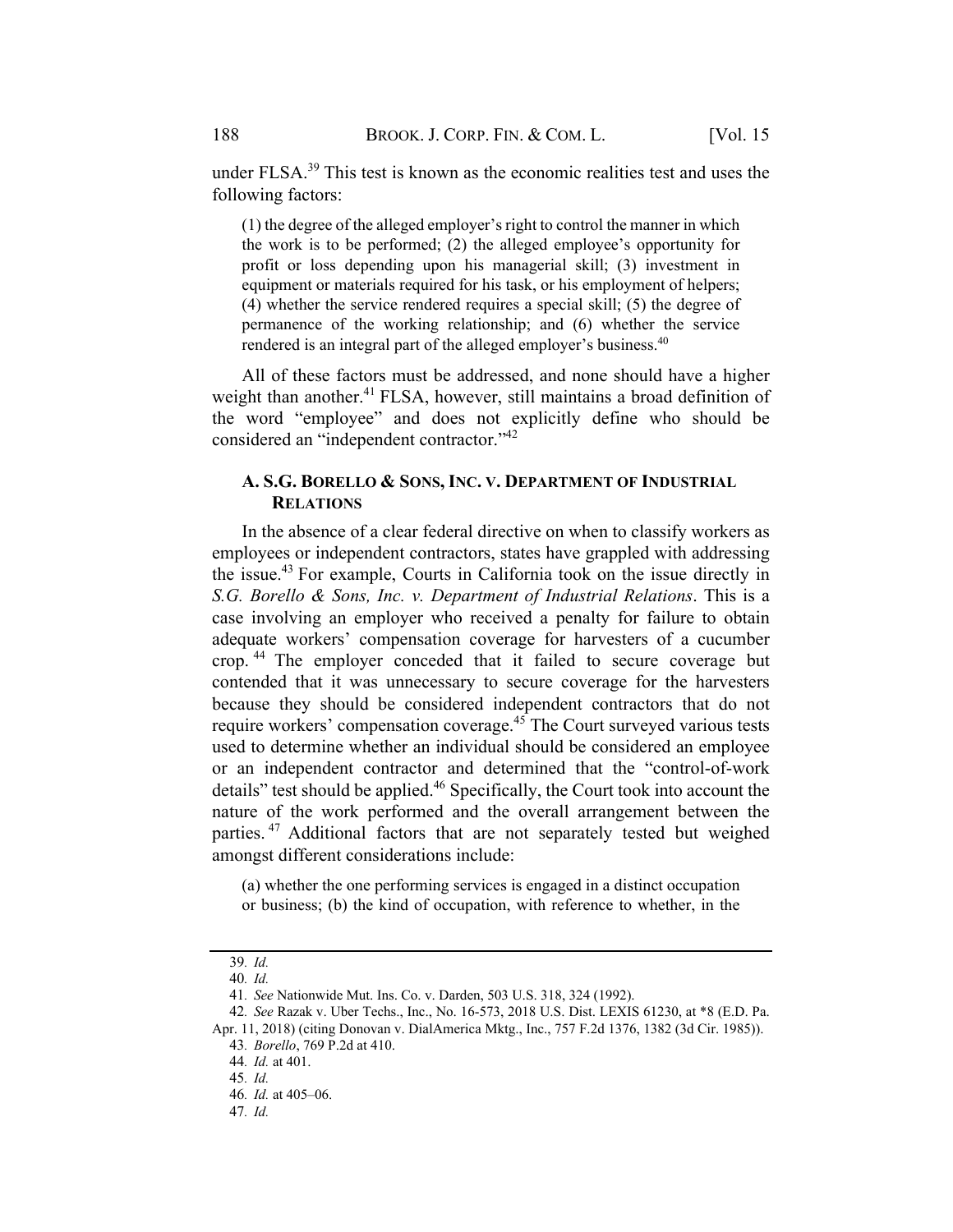locality, the work is usually done under the direction of the principal or by a specialist without supervision; (c) the skill required in the particular occupation; (d) whether the principal or the worker supplies the instrumentalities, tools and the place of work for the person doing the work; (e) the length of time for which the services are to be performed; (f) the method of payment, whether by the time or by the job; (g) whether or not the work is a part of the regular business of the principal; and (h) whether or not the parties believe they are creating the relationship of employeremployee.<sup>48</sup>

These factors were compared with the statutory purpose of the legislation and used to determine whether workers should be considered employees rather than independent contractors.<sup>49</sup> The emphasis on the statutory purpose of the legislation distinguishes this test from those used for FLSA purposes.<sup>50</sup> The Court used this standard to hold that the harvesters were employees for the purposes of California state law and not independent contractors who were excluded from coverage under the law.<sup>51</sup>

### **B. MARTINEZ V. COMBS**

Additionally, the Supreme Court of California recently determined the meaning of "employ" and "employer" in Martinez v. Combs. Martinez is a case involving a strawberry grower, Munoz & Sons, that employed seasonal agricultural workers but failed to provide these workers with minimum or overtime wages.<sup>52</sup> The agricultural workers brought suit under California Labor Code section 1194, seeking to recover for unpaid minimum wages and unpaid contract wages among other claims. $53$  Section 1194 states in relevant part, "[a]ny employee receiving less than the legal minimum wage or the legal overtime compensation applicable to the employee is entitled to recover in a civil action the unpaid balance of the full amount of this minimum wage or overtime compensation."54

The Court found the specific language of the California Labor Code vague and sought to define specifically what party can be held liable under this statute.<sup>55</sup> "Employer" as defined in FLSA was insufficient to be applied here following an examination of the language and history of California wage law. <sup>56</sup> California's Industrial Welfare Commission (IWC) adopted the "suffer or permit" language prior to Congress adopting the language in

<sup>48</sup>. Borello, 769 P.2d at 404.

<sup>49</sup>. Id.

<sup>50</sup>. See Dynamex Operations W. v. Superior Ct., 416 P.3d 1, 20 (Cal. 2018).

<sup>51</sup>. Borello, 769 P.2d at 410.

<sup>52.</sup> Martinez v. Combs, 231 P.3d 259, 263–66 (Cal. 2010).

<sup>53</sup>. Id. at 266.

<sup>54.</sup> CAL. LAB. CODE § 1194(a) (West 2018).

<sup>55</sup>. Martinez, 231 P.3d at 267.

<sup>56</sup>. Id. at 269.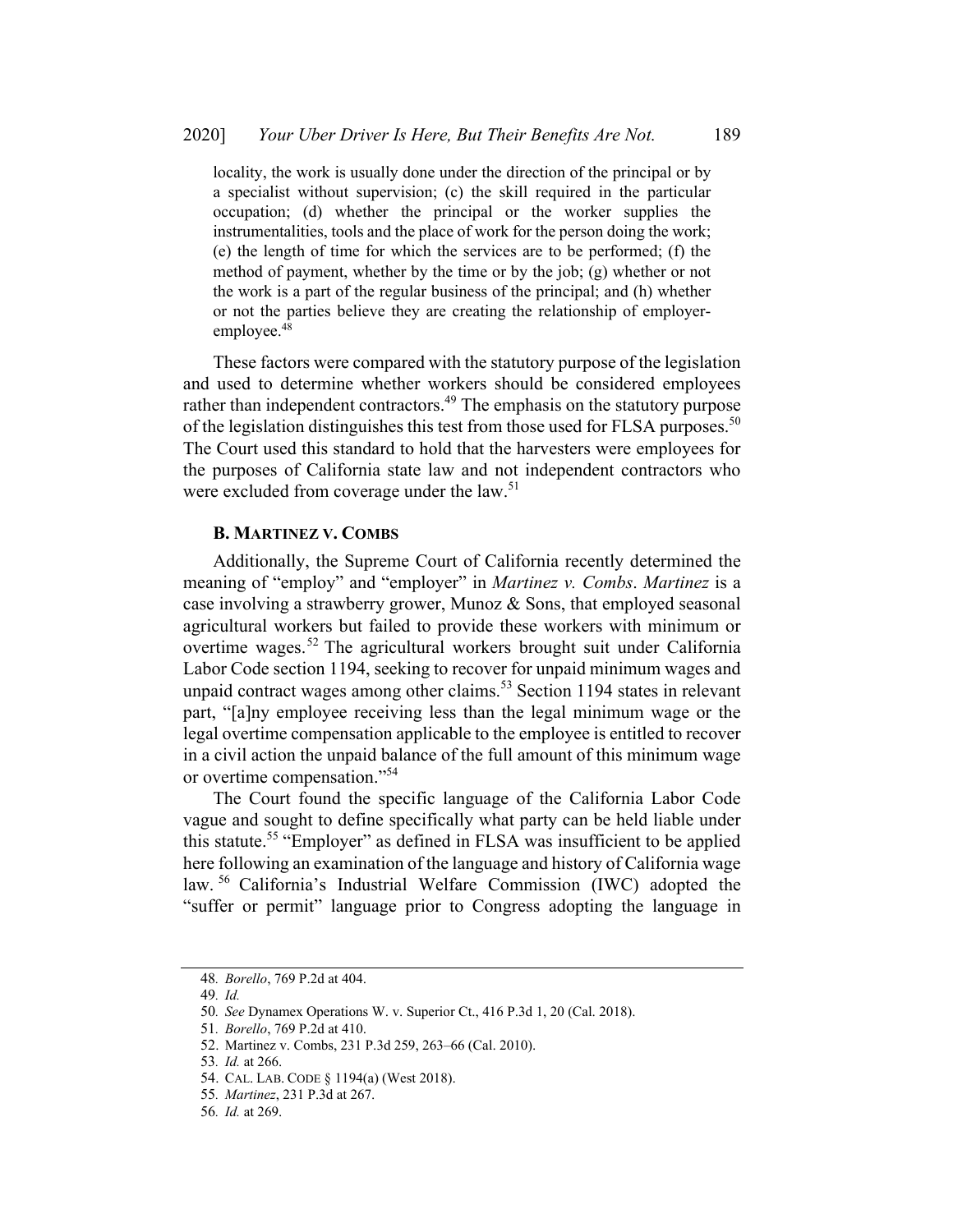FLSA.<sup>57</sup> Applying this legislative history, it was clear to the Court that the IWC's definition was not meant to incorporate federal law, but rather, the employment relationship as defined by federal law.<sup>58</sup> Instead, the definition used by the IWC, which defined "employer" as one that "employs or exercises control over the wages, hours, or working conditions of any person," was applied to determine whether the Plaintiffs were entitled to unpaid wages. 59

## II. BACKGROUND OF UBER AND ITS STANCE ON DRIVERS AS EMPLOYEES

Uber began as UberCab in March 2009 when Garrett Camp, Oscar Salazar, Conrad Whelan, and Travis Kalanick built the first version of their black-cab service. <sup>60</sup> The service launched in San Francisco and allowed consumers to get easier access to taxis, though at a higher rate than a normal taxi would demand.<sup>61</sup> UberCab later rebranded as Uber and expanded into larger markets, such as New York City and Paris, France.<sup>62</sup> The Uber model became a huge success and pioneered the way for other rivals, mainly Lyft, to join the market and compete directly with Uber. $63$  Uber's growth, however, remained undeterred and stretched internationally as its expansion hit markets in Asia and Africa. <sup>64</sup> Uber began to add services such as UberPool which allows multiple customers to share rides at a cheaper rate than a normal Uber. $65$  As Uber continued to grow exponentially, however, the company faced backlash from the traditional taxi industry as well as consumers for price surging during high usage times.<sup>66</sup> Uber later expanded its service to include UberEats, a delivery service that allows consumers to order food and have it delivered directly to their location.<sup>67</sup> Uber would go on to test selfdriving cars as a potential expansion to the company's service, however, the California DMV ordered the testing to cease as at the time it was declared to be illegal.<sup>68</sup>

<sup>57</sup>. Id. at 279.

<sup>58</sup>. Id.

<sup>59</sup>. Id. at 274.

<sup>60.</sup> Avery Hartmans & Paige Leskin, The history of how Uber went from the most feared startup in the world to its massive IPO, BUS. INSIDER (May 18, 2019), https:// www.businessinsider.com/ubers-history.

<sup>61</sup>. Id.

<sup>62</sup>. Id.

<sup>63</sup>. Id.

<sup>64</sup>. Id.

<sup>65</sup>. Id.

<sup>66</sup>. Id.

<sup>67</sup>. Id. 68. Id.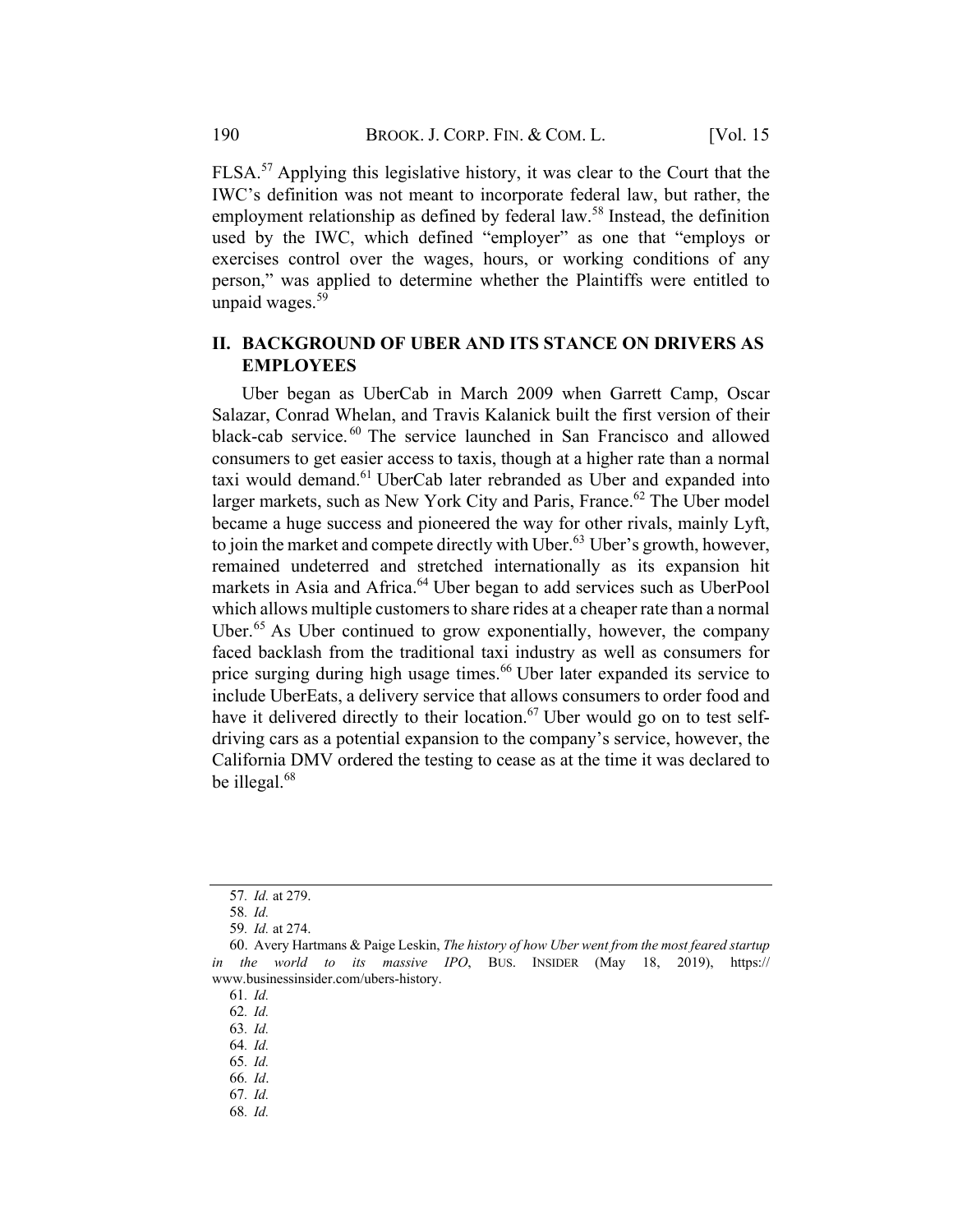#### A. O'CONNOR AND A LEGAL VICTORY FOR DRIVERS

In 2013, O'Connor v. Uber Technologies, Inc. served as the first legal challenge that Uber faced from drivers who alleged that they should be treated as employees of the company instead of independent contractors, which would make them entitled to a minimum wage and benefits from Uber.<sup>69</sup> The plaintiffs in this litigation brought evidence to show that Uber collects around 20% of the total fare billed to a rider prior to payment to the driver.<sup>70</sup> This evidence was used in tandem with the fact that drivers must agree to contracts with Uber or its subsidiaries in order to drive for the company. 71

Uber's defense to this litigation was that the company should be considered a "technology company" as opposed to a "transportation company."72 The company claimed that driving is not within the usual course of their business and instead argued that developing technology is the primary focus of their business practices.<sup>73</sup> Uber further contended that the company merely provides software that acts as a conduit between "businesses" that provide transportation and passengers who are seeking rides."<sup>74</sup> As a result of this classification, Uber argued that Uber drivers are independent contractors as opposed to employees and were not entitled to certain protections granted to individual workers considered employees under California state law.<sup>75</sup>

The Northern District of California found Uber's argument meritless and held that the company was "most certainly a transportation company, albeit a technologically sophisticated one."76 When examining Uber's argument on a motion for summary judgment, the Court viewed the company's argument as focused more on the mechanics of the platform rather than the large scale service that the company seeks to provide.  $77$  Uber's marketing as "Everyone's Private Driver" and as the "best transportation service in San Francisco" further bolstered the contention that Uber should be considered as a transportation company.<sup>78</sup> The Court found that without their drivers, Uber would not be able to continue to succeed as a viable business.<sup>79</sup> Even so, O'Connor later resulted in a settlement between the parties.  $80$ 

<sup>69</sup>. See Hartmans, supra note 60; see also O'Connor v. Uber Techs., 82 F. Supp. 3d 1133, 1135 (N.D. Cal. 2015).

<sup>70</sup>. O'Connor, 82 F. Supp. 3d at 1137.

<sup>71</sup>. Id. at 1136.

<sup>72</sup>. Id. at 1137.

<sup>73</sup>. Id. at 1141.

<sup>74</sup>. Id. at 1137.

<sup>75.</sup> O'Connor v. Uber Techs., 82 F. Supp. 3d 1133, 1137-38.

<sup>76</sup>. Id. at 1141.

<sup>77</sup>. Id.

<sup>78</sup>. Id. at 1141–42.

<sup>79</sup>. Id. at 1142.

<sup>80.</sup> Hartmans, supra note 60.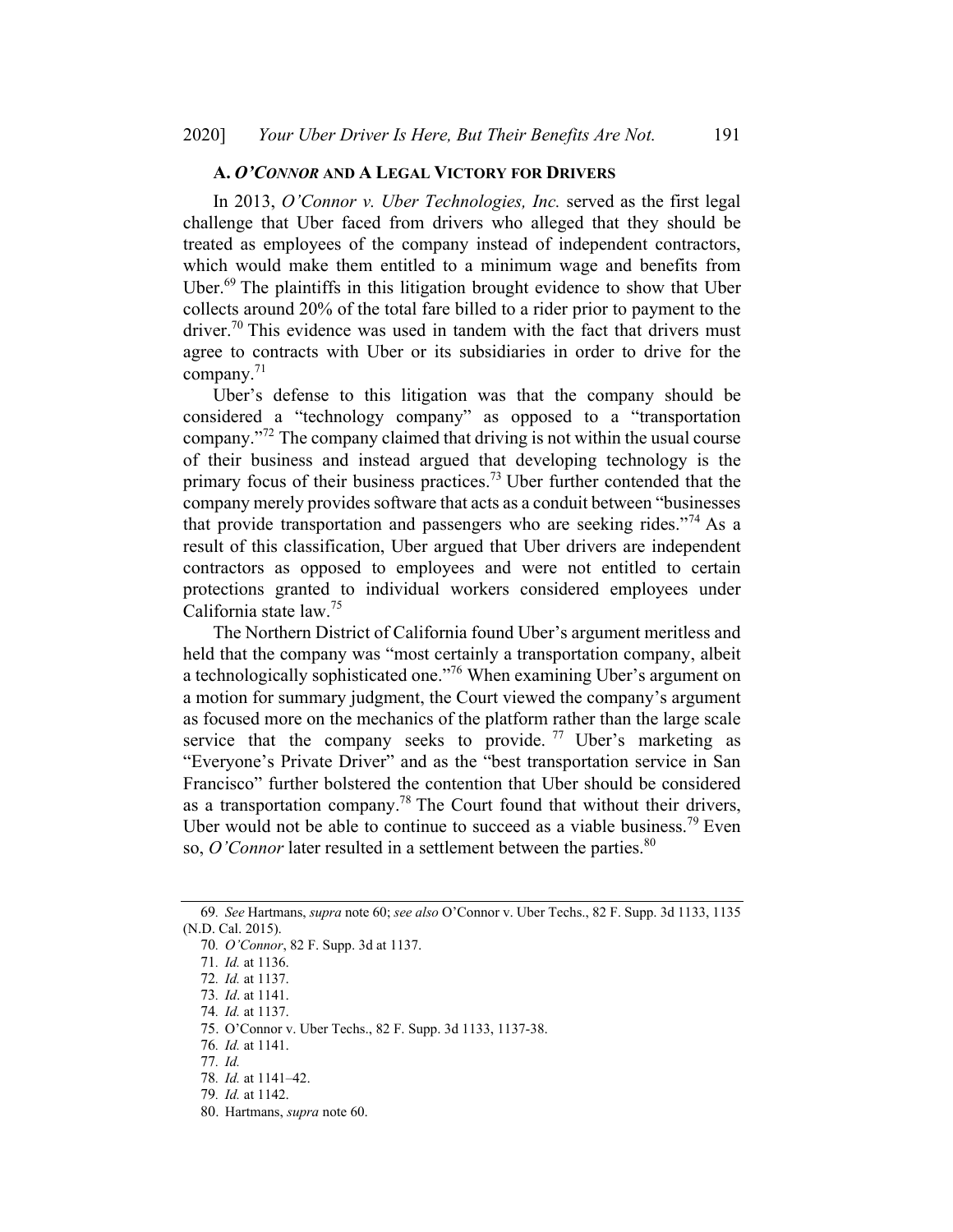#### **B. THE RAZAK DECISION**

Uber initially received a legal victory in Razak v. Uber Technologies, Inc. where the Eastern District of Pennsylvania used FLSA to determine whether drivers of the service from Pennsylvania should be considered independent contractors or employees. $81$  Uber drivers, initially brought this suit to recover unpaid wages from the service pursuant to federal minimum wage and overtime requirements as well as under Pennsylvania's Minimum Wage Act and the Pennsylvania Wage Payment and Collection Law.<sup>82</sup>

There, the Court applied the Third Circuit's decision in *Donovan v*. DialAmerica Marketing, Inc.,<sup>83</sup> which recognized that FLSA maintains a broad definition of "employee" and recognized the need for factors to determine whether a worker should be considered an employee.<sup>84</sup> After analyzing the factors set forth by  $Donovan$ ,  $85$  the Court found that the plaintiffs did not meet their burden to show that they should be considered employees of Uber.<sup>86</sup> Uber's contractual relationship with Plaintiff drivers did not weigh heavily in favor of determining their status with the company.<sup>87</sup>

The Court considered the fact that UberBLACK<sup>88</sup> drivers can control the amount they are able to work and weighed that heavily in favor of determining that the Plaintiffs' status as independent contractors.<sup>89</sup> The Court

83. See Donovan v. DialAmerica Mktg., Inc., 757 F.2d 1376 (3d Cir. 1985).

84. Razak v. Uber Techs., Inc., No. 16-573, 2018 U.S. Dist. LEXIS 61230, at \*54 (E.D. Pa. Apr. 11, 2018) (citing Donovan v. DialAmerica Mktg., Inc., 757 F.2d 1376, 1382 (3d Cir. 1985)).

86. See Razak v. Uber Techs., Inc., No. 16-573, 2018 U.S. Dist. LEXIS 61230, at \*54 (E.D. Pa. Apr. 11, 2018) (holding that given the "totality of circumstances" there was not a sufficient showing to consider the plaintiffs employees).

87. Id. at 42. (holding that Uber's decision to terminate Plaintiff Razak for his Driving While Intoxicated arrest did not exhibit Uber's "control" over him but instead was a decision for the safety of passengers who use Uber).

<sup>81</sup>. See Razak v. Uber Techs., Inc., No. 16-573, 2018 U.S. Dist. LEXIS 61230, at \*54 (E.D. Pa. Apr. 11, 2018).

<sup>82</sup>. Id. at 2; see also 43 P.S. § 333.104 (stating in relevant part, "If the minimum wage set forth in the Fair Labor Standards Act of 1938 is increased above the minimum wage required under this section, the minimum wage required under this section shall be increased by the same amounts and effective the same date as the increases under the Fair Labor Standards Act, and the provisions of subsection (a) are suspended to the extent that they differ from those set forth under the Fair Labor Standards Act").

<sup>85</sup>. See Donovan, 757 F.2d at 1382 (3d Cir. 1985) (applying these six factors for determining whether a worker is an employee: "(1) the degree of the alleged employer's right to control the manner in which work is to be performed; (2) the alleged employee's opportunity for profit or loss depending upon his managerial skill; (3) the alleged employee's investment in equipment or materials required for his task, or his employment of helpers; (4) whether the service rendered requires a special skill; (5) the degree of permanence of the working relationship; and (6) whether the service rendered is an integral part of the alleged employer's business.").

<sup>88.</sup> UberBLACK was the original luxury black car version of Uber's service. Later rebranded to simply "Black," this version of Uber's car service is twice as expensive as Uber's traditional service, UberX. Brett Helling, UberX vs. UberBlack: What's the Difference?, RIDESTER (Sept. 25, 2020), https://www.ridester.com/uberx-vs-uberblack/.

<sup>89.</sup> Razak v. Uber Techs., Inc., No. 16-573, 2018 U.S. Dist. LEXIS 61230, at \*53 (E.D. Pa. Apr. 11, 2018).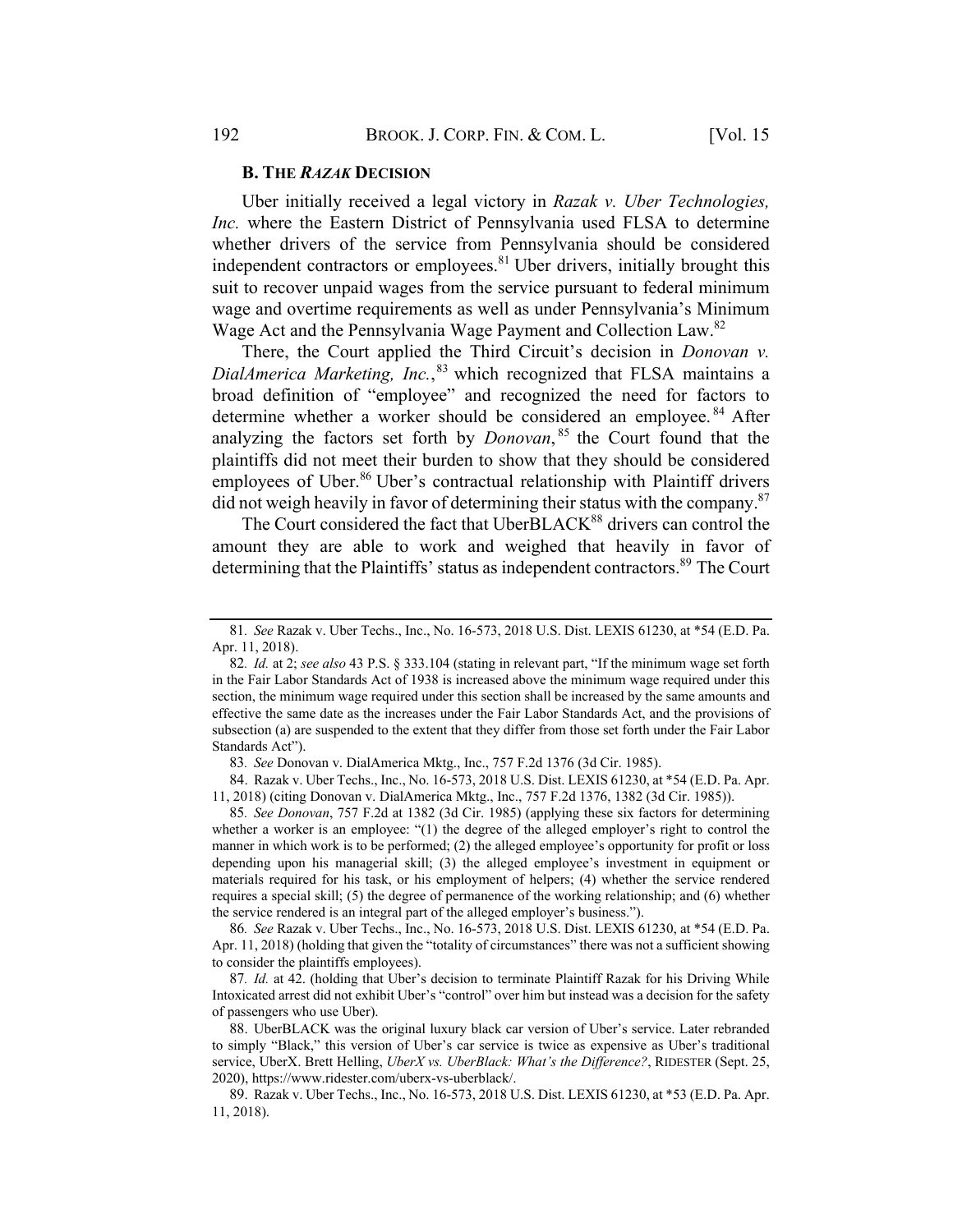also considered the fact that UberBLACK drivers, specifically, have to buy and own their own cars in order to participate in the service.<sup>90</sup> Despite noting that drivers are essential to Uber's business, the Court found that the factors that supported UberBLACK drivers being considered independent contractors weighed heavier than the factors that supported drivers being classified as employees.<sup>91</sup>

On appeal, the Third Circuit found general disputes of material facts exist especially when reviewing the "right to control" factor.<sup>92</sup> The Third Circuit found that the lower court dismissed the drivers'claims while there was a dispute as to whether Uber retained the right to control the Plaintiffs' work.<sup>93</sup> The Court found credibility in the Plaintiffs' argument that Uber exercises control over the driver by placing a ratings threshold and limiting a driver's ability to work based on that threshold.<sup>94</sup> The Court ultimately held that more fact-finding was necessary and remanded the case back to the Eastern District of Pennsylvania for reconsideration of the remaining *Donovan* factors.<sup>95</sup>

## **III. CURRENT STATE OF LAWS**

### A. CALIFORNIA AND THE DYNAMEX DECISION

Since Borello, the California Legislature has not opposed the standard that the *Borello* Court adopted which places emphasis on statutory purpose.<sup>96</sup> However, the legislature has continued to impose civil penalties on those who "willfully misclassify, or willfully aid in misclassifying, workers as independent contractors."<sup>97</sup> In Dynamex Operations West v. Superior Court of California, the California Supreme Court reviewed which standard should apply under California law for classifying workers as employees or independent contractors for the purpose of minimum wage orders.<sup>98</sup>

Dynamex, a nationwide courier and delivery service, changed the classification of all of its drivers to independent contractors in order to generate economic benefits.<sup>99</sup> The company implemented a new policy that considered all drivers as independent contractors and as a result required the drivers to "provide their own vehicles and pay tolls, vehicle maintenance, and vehicle liability insurance, as well as all taxes workers' compensation

<sup>90</sup>. Id. at 48.

<sup>91</sup>. Id.

<sup>92.</sup> Razak v. Uber Techs., Inc., 951 F.3d 137, 145 (3d Cir. 2020).

<sup>93</sup>. Id. at 146.

<sup>94.</sup> *Id.* (noting that Uber deactivates drivers who have a rating below the 4.7 stars required for UberBLACK drivers and limits the amount of consecutive hours that drivers may work).

<sup>95</sup>. Id. at 147–48.

<sup>96</sup>. See Dynamex Operations W. v. Superior Ct., 416 P.3d 1, 20 (Cal. 2018).

<sup>97</sup>. Id.

<sup>98</sup>. Id. at 5.

<sup>99</sup>. Id. at 8.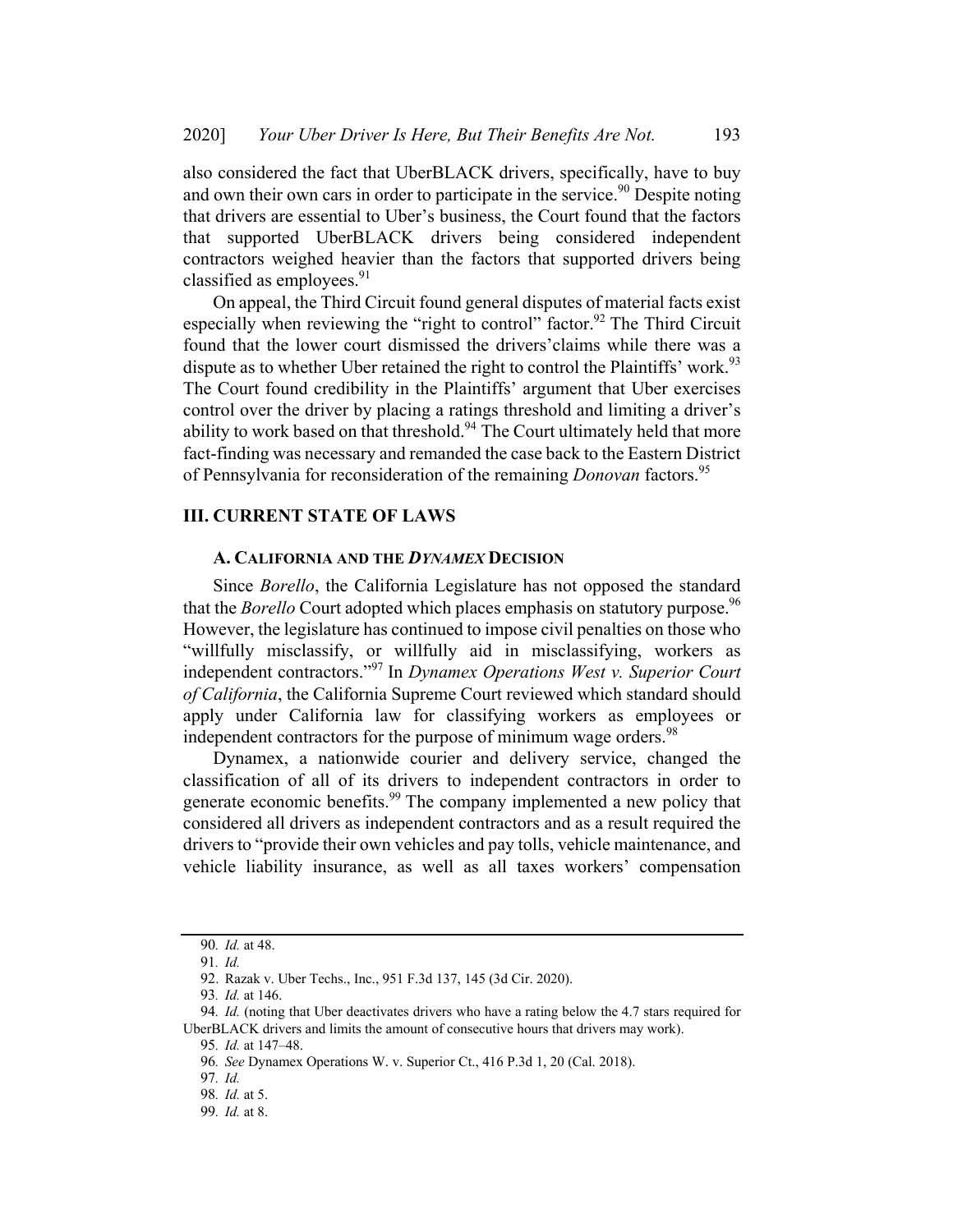insurance."<sup>100</sup> Two individual drivers brought suit alleging that Dynamex misclassified their drivers as independent contractors and as a result, violated several provisions of California's Labor law.<sup>101</sup>

Relevant provisions of a California wage order passed specifically for the transportation sector defines "employ" as "to engage, suffer, or permit to work."<sup>102</sup> The Court reviewed both the *Borello* decision and the *Martinez* decision and recognized the importance of a standard that emphasizes statutory purpose but also noted the need to establish a standard that is simplified and more effective.<sup>103</sup> As a result, the Court adopted the ABC test as the new standard for determining whether a worker should be considered an independent contractor or an employee for the purposes of California law. The Court emphasized that the burden is on the employer to show that the worker is an independent contractor and that there must be a showing of all three factors of the ABC test.<sup>104</sup> The ABC test factors are:

(A) that the worker is free from the control and direction of the hiring entity in connection with the performance of the work, both under the contract for performance of the work and in fact; and (B) that the worker performs work that is outside the usual course of the hiring entity's business; and (C) that the worker is customarily engaged in an independently established trade, occupation, or business of the same nature as the work performed.<sup>105</sup>

If an employer fails to prove any of these three components, that failure alone is sufficient for the worker in question is considered an included employee and eligible for benefits.<sup>106</sup>

In order to establish factor A, the employer must present evidence that the employer does not exercise sufficient control over the individual.<sup>107</sup> In order to establish factor B, the employer must sufficiently show that the worker performs work that is outside of the employer's normal course of business.<sup>108</sup> The Court recognized that workers who are most likely to be considered employees typically have roles within the employer's normal course of business and would not be considered an independent contractor if their work is consistent with the employer's normal course of business.<sup>109</sup> Finally, in order to establish factor  $C$ , the employer must show that the worker is engaged in what is known as an independently established trade, occupation, or business of the same nature as the employer.<sup>110</sup> The Court took

- 105. Id.
- 106. Id. at 40.

109. Id. at 37.

<sup>100</sup>. Id.

<sup>101.</sup> Dynamex Operations W. v. Superior Ct., 416 P.3d 1, 5 (Cal. 2018).

<sup>102</sup>. Id. at 13; see also CAL. CODE REGS. § 11090 (West 2018).

<sup>103</sup>. Dynamex, 416 P.3d at 34.

<sup>104</sup>. Id. at 35.

<sup>107</sup>. Id. at 36.

<sup>108.</sup> Dynamex Operations W. v. Superior Ct., 416 P.3d 1, 34 (Cal. 2018).

<sup>110</sup>. Id. at 39.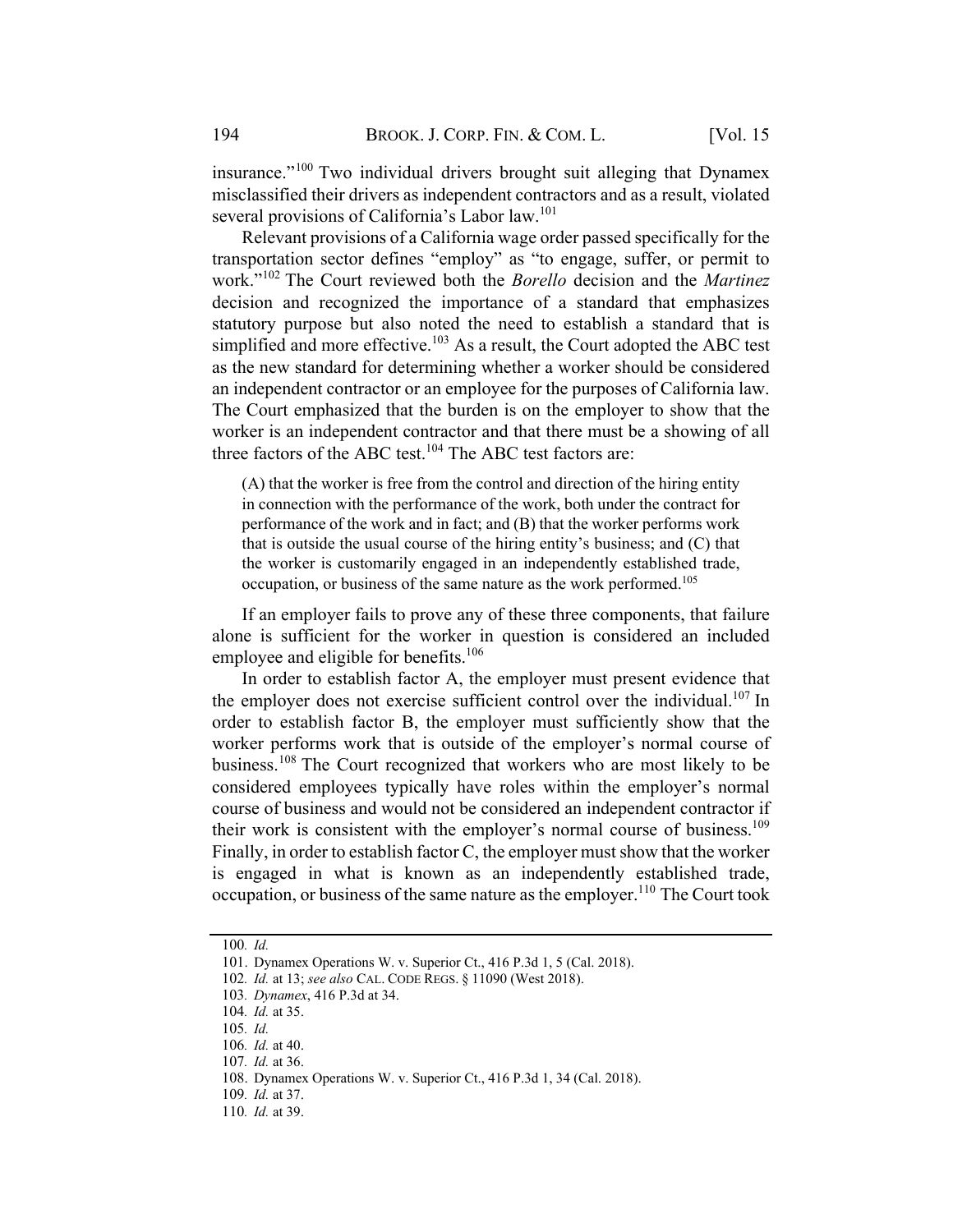the helpful step of specifically defining "independent contractor." According to the Court, an independent contractor is an individual who independently made a decision to go into business for themselves.<sup>111</sup> Since the class of drivers who sought to be certified by the Court consisted of drivers who solely performed services for Dynamex, there was no showing that these drivers were in business for themselves or involved in an independent business separate from the nature of the employer.  $^{112}$ 

While Uber was not directly a party to this suit, the company and the gig economy as a whole were affected by this seminal decision.<sup>113</sup> The effects of Dynamex will force most gig economy employers to classify their workers as employees, unless employers can truly provide evidence that their employees should not be considered employees and are, in fact, independent contractors. Since Uber and other companies operate businesses that are largely similar to Dynamex, this will undoubtedly force the same result upon them.

### **B. MASSACHUSETTS**

The ABC test, while new to California, is not new to other states and has been enacted in other jurisdictions, such as in Massachusetts. <sup>114</sup> Massachusetts codified the ABC test several years before California though the specific statute has not yet been used against ride-sharing employers or other gig economy employers.<sup>115</sup> When the codified Massachusetts ABC test has been applied, courts have struggled with defining certain terms such as the "B" prong, and specifically, what constitutes as the employer's "usual course of business."<sup>116</sup> Massachusetts' courts have typically looked at this prong in conjunction with the other two prongs of the ABC test to make a determination on what activity should fall within the "usual course" of business.<sup>117</sup> In Athol Daily News v. Board of Review of the Division of Employment and Training, the Court relied on the employer's definition of its "usual course of business" in determining whether newspaper carriers were independent contractors or employees under the ABC test.<sup>118</sup> The

<sup>111</sup>. Id. at 38.

<sup>112</sup>. Id. at 42.

<sup>113.</sup> Hiltzik, supra note 27.

<sup>114</sup>. Dynamex, 416 P.3d at 35.

<sup>115</sup>. See MASS. GEN. L. ch. 149, § 148B (LexisNexis 2004) (stating in relevant part: "An individual performing any service, except as authorized under this chapter, shall be considered to be an employee under those chapters unless: (1) the individual is free from control and direction in connection with the performance of the service, both under his contract for the performance of service and in fact; and (2) the service is performed outside the usual course of the business of the employer; and (3) the individual is customarily engaged in an independently established trade, occupation, profession or business of the same nature as that involved in the service performed.").

<sup>116</sup>. See MASS. OFF. ATT'Y GEN., An Advisory from the Attorney General's Fair Labor Division on M.G.L. c. 149, s. 148B (2008).

<sup>117</sup>. Id.

<sup>118</sup>. See Athol Daily News v. Bd. of Review of the Div. of Emp't & Training, 439 Mass. 171, 179 (Mass. 2003).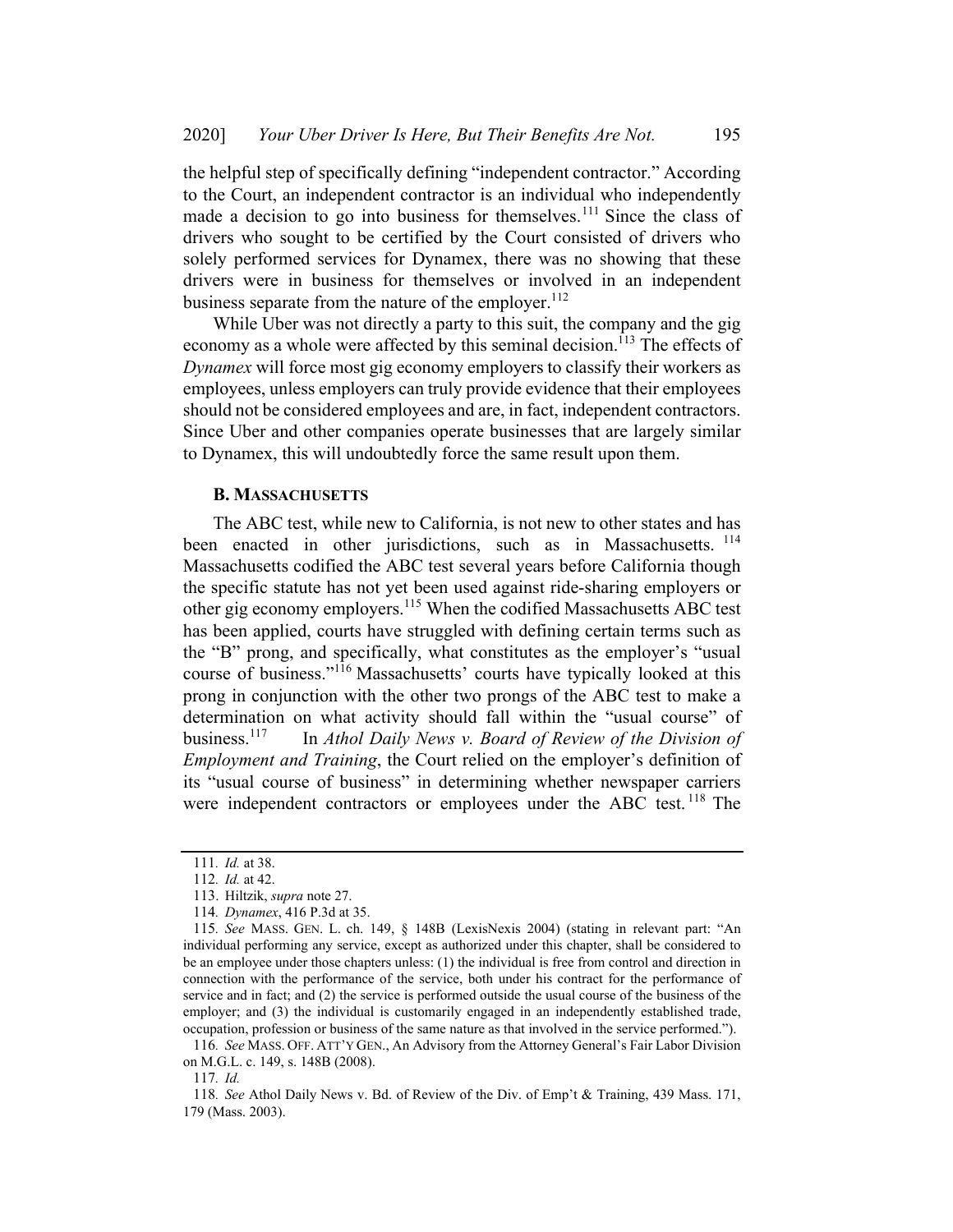Massachusetts Supreme Court differed with the Massachusetts Board of Review of the Division of Employment and Training on how to interpret this prong of the ABC test.<sup>119</sup> The Court determined that the Board failed to consider the second portion of the "B" prong and the facts easily showed that this portion of the test was met.<sup>120</sup>

## **C. NEW YORK**

New York is another state that also uses the ABC test to determine whether individual workers in the construction industry should be considered independent contractors or employees.<sup>121</sup> Unlike California, New York's version of the ABC test generally only applies to individual workers in the construction industry. The statute automatically presumes that workers in the construction industry are employees unless they are determined to be a business entity as defined by the statute<sup>122</sup> or they meet the criteria of New York's version of the ABC test.<sup>123</sup>

This test was applied in In re Barrier Window Systems, Inc. to determine whether window installers for Barrier Window Systems, Inc. were classified correctly as independent contractors.<sup>124</sup> The Court held that the New York Unemployment Insurance Appeal Board correctly determined that the window installers were misclassified and entitled benefits under New York state law.<sup>125</sup> While New York's ABC test, is only limited to the construction industry and thus has not been used to challenge Uber, the New York Unemployment Insurance Appeal Board found that Uber drivers are considered employees for the purposes of unemployment insurance.<sup>126</sup>

#### **IV. ASSEMBLY BILL 5**

The California Legislature responded to the *Dynamex* decision by bringing forth measures to codify the decision and ensure that the ABC

N.Y. LAB. L. § 861-c (1) (McKinney 2010).

124. In re Barrier Window Systems, Inc., 149 A.D. 3d 1373, 1377 (2017).

125. Id.

<sup>119</sup>. Id.

<sup>120</sup>. Id.

<sup>121.</sup> N.Y. LAB. L. § 861-c (2) (McKinney 2010).

<sup>122.</sup> Any person performing services for a contractor is classified as an employee unless…all of the following criteria are met, in which case the person shall be an independent contractor:

<sup>(</sup>a) the individual is free from control and direction in performing the job, both under his or her contract and in fact; (b) the service must be performed outside the usual course of business for which the service is performed; and (c) the individual is customarily engaged in an independently established trade, occupation, profession, or business that is similar to the service at issue.

<sup>123.</sup> N.Y. LAB. L. § 861-c (McKinney 2010).

<sup>126</sup>. See David Z. Morris, Uber Drivers Are Employees, New York Unemployment Insurance Board Rules, FORTUNE (July 21, 2018), https://fortune.com/2018/07/21/uber-drivers-employeesnew-york-unemployment/.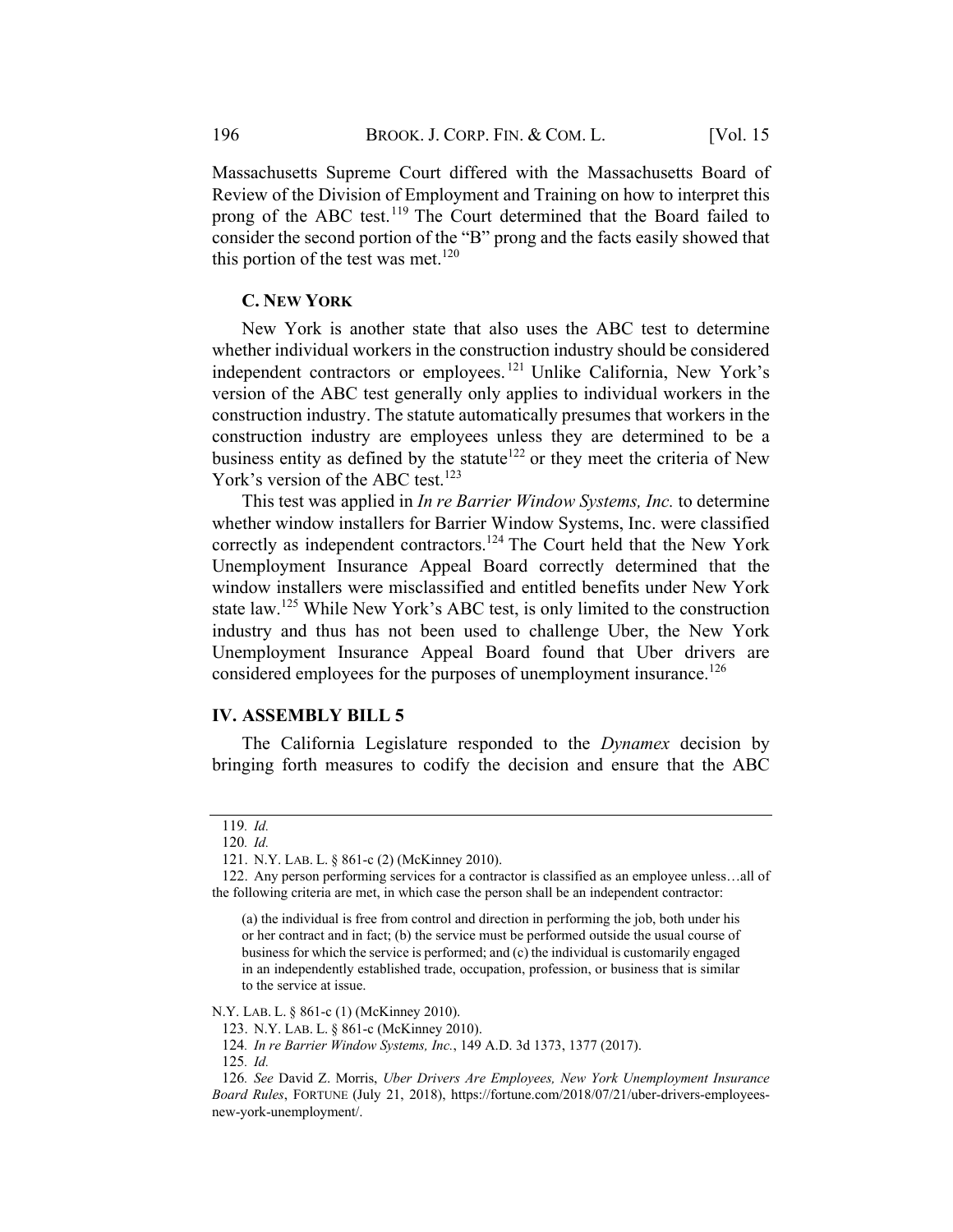standard remains a staple in the California Labor Code.<sup>127</sup> AB 5, when initially introduced, lacked substantive details but had the intent to codify Dynamex.<sup>128</sup> The bill later began to take shape and following multiple amendments, the legislation went up for a vote in the California Legislature.<sup>129</sup> Similar to *Dynamex*, AB 5 does not overrule or invalidate Borello.<sup>130</sup> Borello is still considered applicable; if the standard set forth in Borello appears to fulfill the inquiry in question rather than the ABC test, then *Borello* should be applied.<sup>131</sup> AB 5 also stays in line with *Dynamex* by keeping the exact wording of the ABC test and by requiring that all three conditions are met in order to successfully fight the presumption that the worker is an employee.<sup>132</sup> For certain provisions of the bill, AB 5 sets forth a refined definition of "employee." Under the bill, an employee is "any individual providing labor or services for renumeration…rather than an independent contractor." <sup>133</sup> If an employer is unable to demonstrate all factors of the ABC test, then the individual worker is considered an "employee" under this definition of the term.<sup>134</sup>

As a result of individual workers failing the ABC test, employers will be forced to comply with other sections of the California Labor Code that requires minimum wage pay, overtime pay, meal and rest breaks, and reimbursement of certain business expenses for employees.<sup>135</sup> AB 5 differs from Dynamex in that it applies to the entire California Labor Code, whereas, Dynamex was only limited to wage and hour claims.<sup>136</sup> Liability also may,

(A) the person is free from the control and direction of the hiring entity in connection with the performance of the work, both under the contract for the performance of the work and in fact. (B) The person performs work that is outside the usual course of the hiring entity's business. (C) The person is customarily engaged in an independently established trade, occupation, or business of the same nature as that involved in the work performed.

<sup>127</sup>. See Josh Eidelson, Uber, Lyft, DoorDash Put \$90 Million To Possible Ballot War, BLOOMBERG (Aug. 29, 2019), https://www.bloomberg.com/news/articles/2019-08-29/uber-lyftpledge-60-million-to-possible-labor-law-ballot-fight.

<sup>128</sup>. Id.

<sup>129.</sup> Canon, supra note 7.

<sup>130</sup>. See AB-5 Worker status: employees and independent contractors, A.B. 5, 2019 Sess. (Cal. 2019), https://leginfo.legislature.ca.gov/faces/billNavClient.xhtml?bill\_id=201920200AB5; see also Dynamex Operations W. v. Superior Ct., 416 P.3d 1, 33 (Cal. 2018).

<sup>131</sup>. See AB-5 Worker status: employees and independent contractors, A.B. 5, 2019 Sess. (Cal. 2019), https://leginfo.legislature.ca.gov/faces/billNavClient.xhtml?bill\_id=201920200AB5.

 $132.$  *Id.*:

<sup>133</sup>. Id.

<sup>134</sup>. Id.

<sup>135</sup>. See Janet Sparks, Franchising Braces for 2020 California AB-5 Law Regarding Misclassification of Workers, FORBES (Oct. 9, 2019), https://www.forbes.com/sites/janetsparks /2019/10/09/franchising-braces-for-2020-california-ab-5-law-regarding-misclassification-ofworkers/#2ad357bb7f60.

<sup>136.</sup> See Tony Marks, How Do You Spell Trouble? California AB5, FORBES (Sept. 11, 2019), https://www.forbes.com/sites/tonymarks/2019/09/11/how-do-you-spell-trouble-california-ab-5/#7c9e1f617e29; see also AB-5 Worker status: employees and independent contractors, A.B. 5,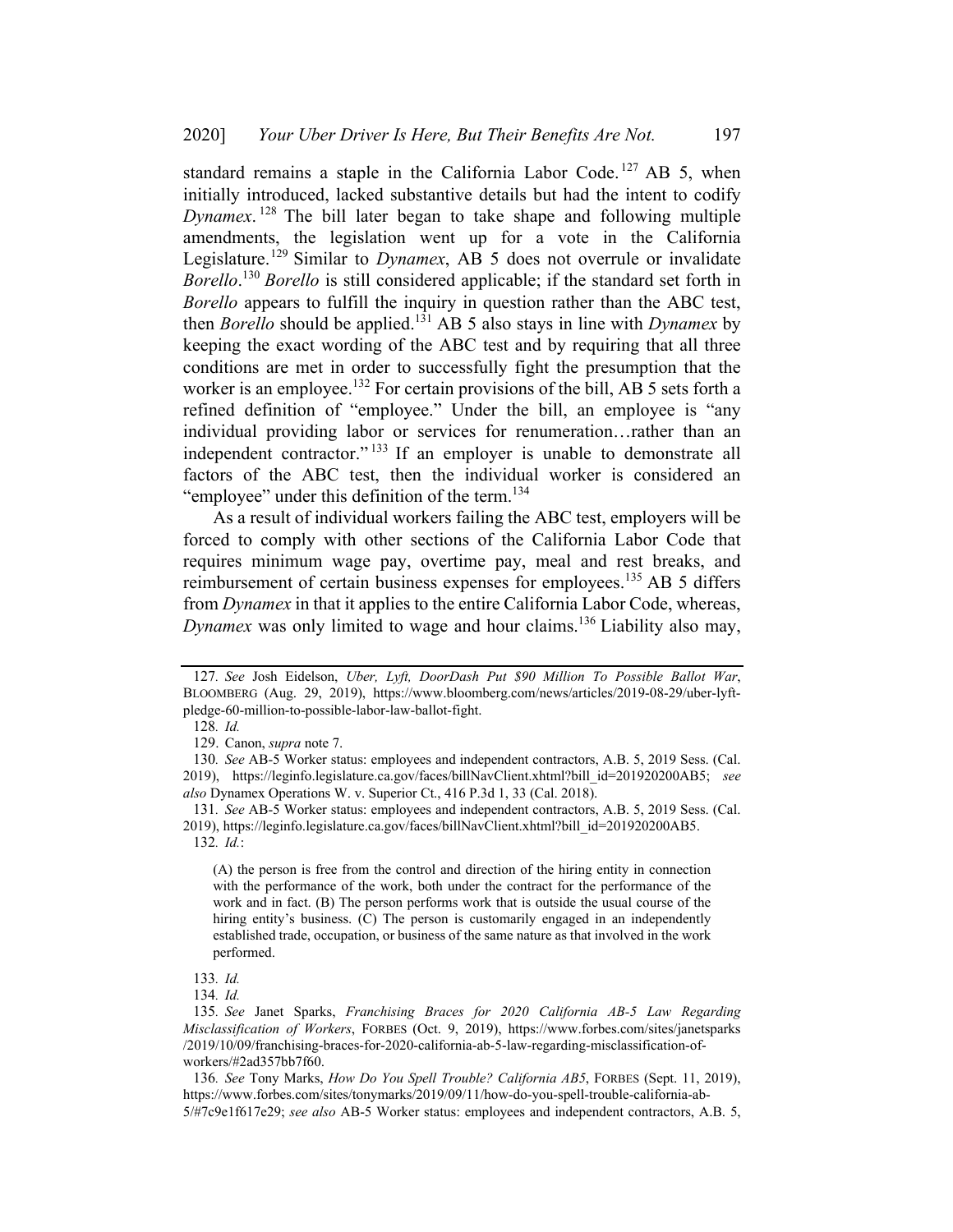though not confirmed, extend to cases involving tort claims and other vicarious liability claims.<sup>137</sup>

AB 5 also carves out exemptions for individual workers in certain industries. Most healthcare providers, commercial fisherman, and certain individuals in the securities industry are exempt from employee status under AB 5.<sup>138</sup> Newspaper publishers and newspaper carriers who are under contract with a newspaper distributor are also considered exempt for an additional year under the ABC test adopted in Assembly Bill 170 (AB 170), which was passed following AB  $5.^{139}$  Since these specific professions are exempt from the changes in AB 5, their status as independent contractor or employee is determined by the standard set forth in *Borello*.<sup>140</sup> AB 5 also notably does not apply retroactively to convert current employees into independent contractors.<sup>141</sup> In other words, an individual worker who is considered an employee prior to the enactment of the legislation cannot now be considered an independent contractor once the legislation goes into effect. $142$ 

California labor unions praised AB 5 as a victory that allows workers to receive the basic protections to which they are entitled to under law.<sup>143</sup> Some drivers have also championed AB 5 as a victory that allows them to not only receive benefits that they believe they are entitled to under law, but AB 5 also allows them to have a voice at the company they work for.<sup>144</sup> The ability to unionize and advocate for benefits is a main reason that some drivers support this new initiative. $145$ 

| 2019                                                                                        | Sess. | (Cal. | $2019$ , |
|---------------------------------------------------------------------------------------------|-------|-------|----------|
| https://leginfo.legislature.ca.gov/faces/billNavClient.xhtml?bill id=201920200AB5; see also |       |       |          |

Dynamex, 416 P.3d at 34.

<sup>137</sup>. See Sparks, supra note 135.

<sup>138</sup>. See AB-5 Worker status: employees and independent contractors, A.B. 5, 2019 Sess. (Cal. 2019), https://leginfo.legislature.ca.gov/faces/billNavClient.xhtml?bill\_id=201920200AB5.

<sup>139</sup>. See AB-170 Worker status: employees and independent contractors, A.B. 170, 2019 Sess. (Cal. 2019),

https://leginfo.legislature.ca.gov/faces/billNavClient.xhtml?bill\_id=201920200AB170; AB 170 only applies to those involved in the newspaper industry. Id.

<sup>140</sup>. See AB-5 Worker status: employees and independent contractors, A.B. 5, 2019 Sess. (Cal. 2019), https://leginfo.legislature.ca.gov/faces/billNavClient.xhtml?bill\_id=201920200AB5.

<sup>141</sup>. Id.

<sup>142</sup>. Id.

<sup>143</sup>. See Art Pulaski, In Monumental Victory for Workers, Gov. Newsom Signs AB 5 into Law, CAL. LAB. FED'N (Sept. 18, 2019), https://calaborfed.org/in-monumental-victory-for-workers-govnewsom-signs-ab-5-into-law/.

<sup>144.</sup> See Gabrielle Canon, Why some on-demand drivers are fighting for  $-$  or against  $-$ California's gig economy bill, USA TODAY (Sept. 9, 2019), https://www.usatoday.com/story/ news/politics/2019/09/09/drivers-share-their-stories-on-why-ab-5-is-so-

controversial/2268244001/.

<sup>145.</sup> Canon, supra note 7.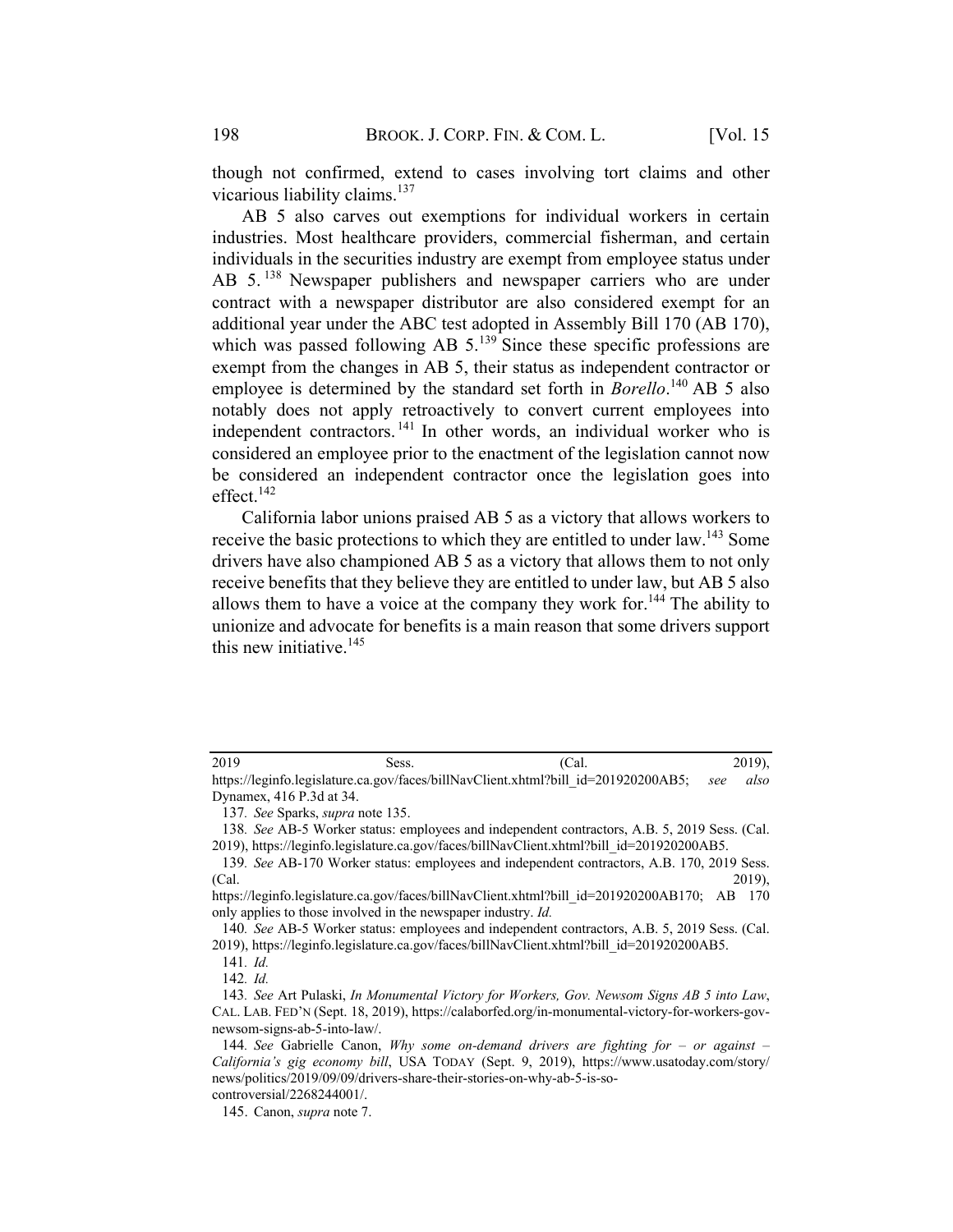## V. SOLUTION

#### A. OPPOSITION TO AB 5

The initial reaction to AB 5 by opponents is the impending demise of the gig economy, at least for those workers who do not fall within any of the listed exemptions. Employers involved in the gig economy will now incur costs that they previously were not responsible for.<sup>146</sup> With the classification of their workers changing to employees, gig economy employers will now have to meet minimum wage and overtime requirements that are already incorporated into existing laws.<sup>147</sup>

Uber's current Chief Legal Officer, Tony West, has addressed AB 5 and asserts that AB 5 simply implements a new legal test into the California Labor Code that is already currently law.<sup>148</sup> West argues that while the test may make it harder for companies to prove that individual workers are independent contractors, it does not make it impossible for Uber to pass the test and show that its drivers are independent contractors.<sup>149</sup> West also claims that Uber will not seek to have their employees considered exempt under AB 5, but will instead sponsor a referendum aimed at overturning AB 5 and push for more driver based policies, which are similar to those that Uber would provide if the company complied with AB  $5.^{150}$  Proposition 22, which is sponsored by gig economy companies such as Uber, Lyft and DoorDash, would allow workers to keep their independent contractor status while also providing them with new benefits such as, a minimum earnings floor, access to certain health care plans, and better representation within the companies to address their concerns.<sup>151</sup>

Proposition 22 notably does not classify workers as employees but instead proposes to create a third category of worker known as a network driver.<sup>152</sup> This third category will encompass both ride-hailing drivers and delivery service drivers. <sup>153</sup> The bill also proposes that drivers would not be paid for time that they spend waiting for passengers, even though that accounts for a significant portion of a driver's time.<sup>154</sup> However, drivers would be provided with a set minimum wage and mileage reimbursement but

<sup>146</sup>. See Graham Rapier, Uber and Lyft just took a major blow in California, and now they're gearing up for war, BUS. INSIDER (Sept. 18, 2019), https://www.businessinsider.com/californiabill-to-treat-contract-workers-as-employees-2019-9.

<sup>147.</sup> Canon, supra note 7.

<sup>148.</sup> West, supra note 15.

<sup>149</sup>. Id.

<sup>150</sup>. Id.

<sup>151</sup>. See Eidelson, supra note 127; see also Canon, supra note 7.

<sup>152.</sup> Carolyn Said, Uber circulates new gig-work bill alternative to AB5, S.F. CHRON. (Sept. 10, 2019), https://www.sfchronicle.com/business/article/Uber-circulates-new-gig-work-bill-as-alternat ive-14426247.php.

<sup>153</sup>. Id.

<sup>154</sup>. Id.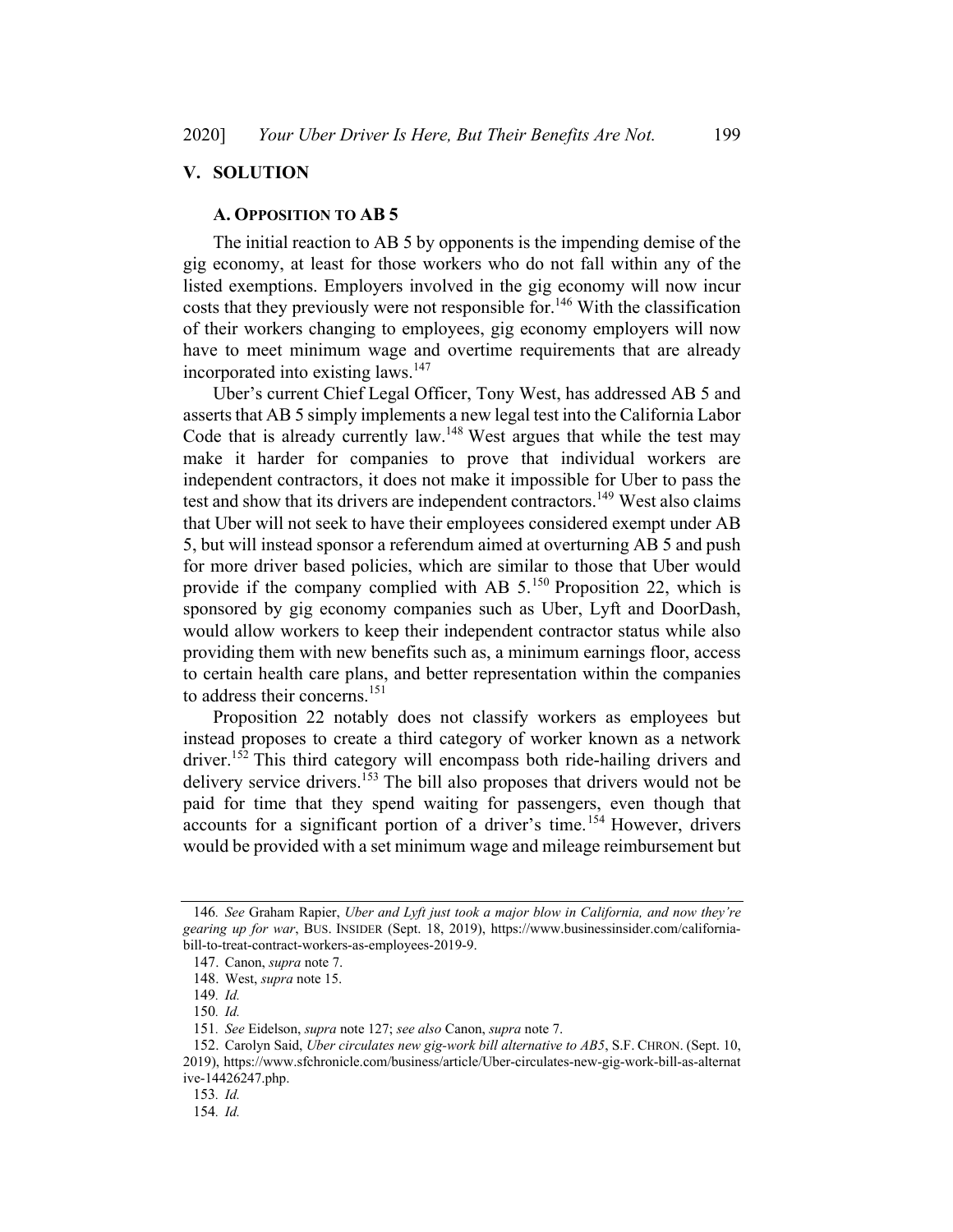only once they have accepted a request.<sup>155</sup> While this proposed bill may seem to address all of the issues that drivers face, it still has major pitfalls.<sup>156</sup> For example, creating a third category of worker complicates regulation and which laws would apply to this third class of worker.<sup>157</sup> Nonetheless, all three companies have pledged to contribute \$30 million each to gain support for the referendum in the hopes that voters will choose the demise of AB  $5.^{158}$ 

Further, Proposition 22 would not force ride-share employers to pay unemployment benefits or contribute to California's unemployment fund.<sup>159</sup> Drivers, undoubtedly would feel the brunt of this as it is estimated that Uber and Lyft would have contributed roughly \$413 million to the state's unemployment fund, if their drivers were considered employees.<sup>160</sup> This has increasingly posed problems during the Coronavirus Disease 2019 (COVID-19) pandemic, which saw unemployment levels rise exponentially.<sup>161</sup> As a result of various stay-at-home orders, many drivers were forced to file for unemployment benefits.<sup>162</sup> These drivers, however, were met with increased wait times for these benefits as ride-sharing employers did not contribute to these funds. <sup>163</sup> Other drivers continued to work during the COVID-19 pandemic and unfortunately lost their lives because they could not afford to cease working during the pandemic.<sup>164</sup>

Since the passage of AB 5, Uber has also launched a new Uber Works app, which is designed to connect workers with temporary shifts with certain employers.<sup>165</sup> Under the new program, consumers are able to sign up and get connected to open job postings for temporary work that includes bartending, warehouse work, and commercial cleaning.<sup>166</sup> Uber's expansion into this area

<sup>155</sup>. Id.

<sup>156</sup>. Id.

<sup>157</sup>. Id.

<sup>158</sup>. See Eidelson, supra note 127; see also Canon, supra note 7; see also West, supra note 15.

<sup>159.</sup> Kate Conger, Uber and Lyft Get Reprieve After Threatening to Shut Down, N.Y. TIMES (Aug. 20, 2020), https://www.nytimes.com/2020/08/20/technology/uber-lyft-california-shutdown. html.

<sup>160.</sup> Ken Jacobs & Michael Reich, What would Uber and Lyft owe to the State Unemployment Insurance Fund, U.C. BERKELEY LAB. CTR. (May 7, 2020), https://laborcenter.berkeley. edu/pdf/2020/What-would-Uber-and-Lyft-owe-to-the-State-Unemployment-Insurance-Fund.pdf (finding that Uber and Lyft would have paid approximately \$413 million to the state's

Unemployment Insurance Fund from 2014 to 2019, if their workers were classified as employees). 161. Patricia Cohen & Tiffany Hsu, 'Sudden Black Hole' for the Economy With Millions More Unemployed, N.Y. TIMES (May 28, 2020), https://www.nytimes.com/2020/04/09/business/ economy/unemployment-claim-numbers-coronavirus.html.

<sup>162.</sup> Joshua Smith, A COVID-19 death renews questions of responsibility of Uber and Lyft to drivers, L.A. TIMES (July 25, 2020, 8:42AM), https://www.latimes.com/california/story/2020-07- 25/covid-19-death-uber-lyft-drivers.

<sup>163</sup>. Id.

<sup>164</sup>. Id.

<sup>165</sup>. See Peter Talbot, Uber Launches An App To Connect Job Seekers With Gig Work, NPR(Oct. 3, 2019, 4:04PM), https://www.npr.org/2019/10/03/766861700/uber-launches-an-app-to-connectjob-seekers-with-gig-work.

<sup>166</sup>. Id.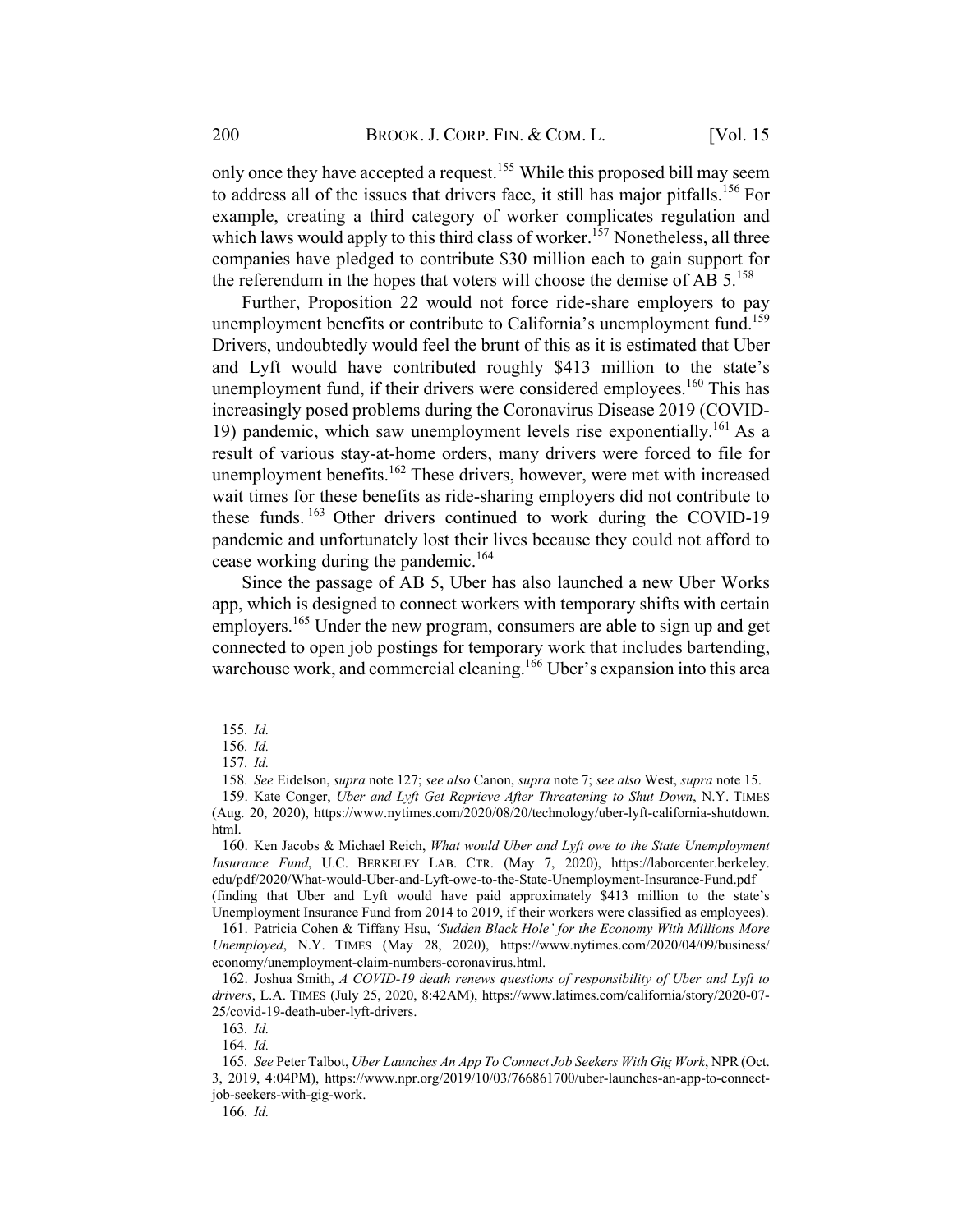seemingly intends to solve problems that many agencies that place temporary employees face, while also bolstering the argument that Uber is a technology company. <sup>167</sup> While this app does support the argument that Uber is a technology company, this app will not be the main course of Uber's business as traditional Uber operations remains its primary focus.<sup>168</sup>

Despite arguments that AB 5 would force Uber out of business due to insurmountable rising costs associated with classifying their drivers as employees<sup>169</sup>, the bill would only force Uber to advance its business model while also adding protections for drivers.<sup>170</sup> Uber can continue to do business by contracting with new or existing companies that would hire their drivers as employees and be responsible for providing them with the benefits that they would be entitled to as employees under state law.<sup>171</sup> Under AB 5, ridesharing companies would be responsible for providing the benefits to their newly classified employees.<sup>172</sup> While Uber's costs would increase, the risk of liability and responsibility of insuring that each of their individual drivers shifts to the contracting companies.  $173$  Uber would undoubtedly lose its ability to incentivize drivers while also maximizing profits, but the company would still make a profit and continue to exist as a business.<sup>174</sup> Nevertheless, Uber along with Lyft have threatened to cease operations in California at least temporarily as a result of AB 5, which is a tactical move to gain increased public support for Proposition 22.<sup>175</sup>

Some critics have argued that removal of independent contractor status will result in a lack of choice as to where an individual worker can work and when they can work.<sup>176</sup> This is a fair criticism, but Uber has already limited some of the flexibility that incentivized drivers. <sup>177</sup> The company has employed software and algorithms<sup>178</sup> that selectively give drivers incentives

<sup>167</sup>. Id.

<sup>168.</sup> Uber's website states that "on-demand transportation technology is our core service." See UBER, https://www.uber.com/us/en/about/how-does-uber-work/ (last visited Dec. 24, 2019).

<sup>169</sup>. See Canon, supra note 7.

<sup>170</sup>. See Edward Niedermeyer, California's New Gig Economy Law Forces Uber To Grow Up, DRIVE (Sept. 25, 2019), https://www.thedrive.com/tech/30028/californias-new-gig-economy-lawforces-uber-to-grow-up.

<sup>171</sup>. Id.

<sup>172</sup>. Id.

<sup>173</sup>. Id.

<sup>174</sup>. Id.

<sup>175.</sup> Conger, supra note 159.

<sup>176.</sup> See generally Harry Campbell, Uber Drivers Just Want to Be Free, N.Y. TIMES (Sept. 16, 2019), https://www.nytimes.com/2019/09/16/opinion/uber-ab5-california.html.

<sup>177</sup>. See id.

<sup>178.</sup> Uber drivers are tracked by semi-automated systemsthat reviews their acceptance rates, time on trips, speed, ratings from customers and makes determinations, such as whether a driver's account should be deactivated, based on this information. Lawrence Mishel, Uber drivers are not entrepreneurs, ECON. POL'Y INST. (Sept. 20, 2019), https://www.epi.org/publication/uber-driversare-not-entrepreneurs-nlrb-general-counsel-ignores-the-realities-of-driving-for-uber/.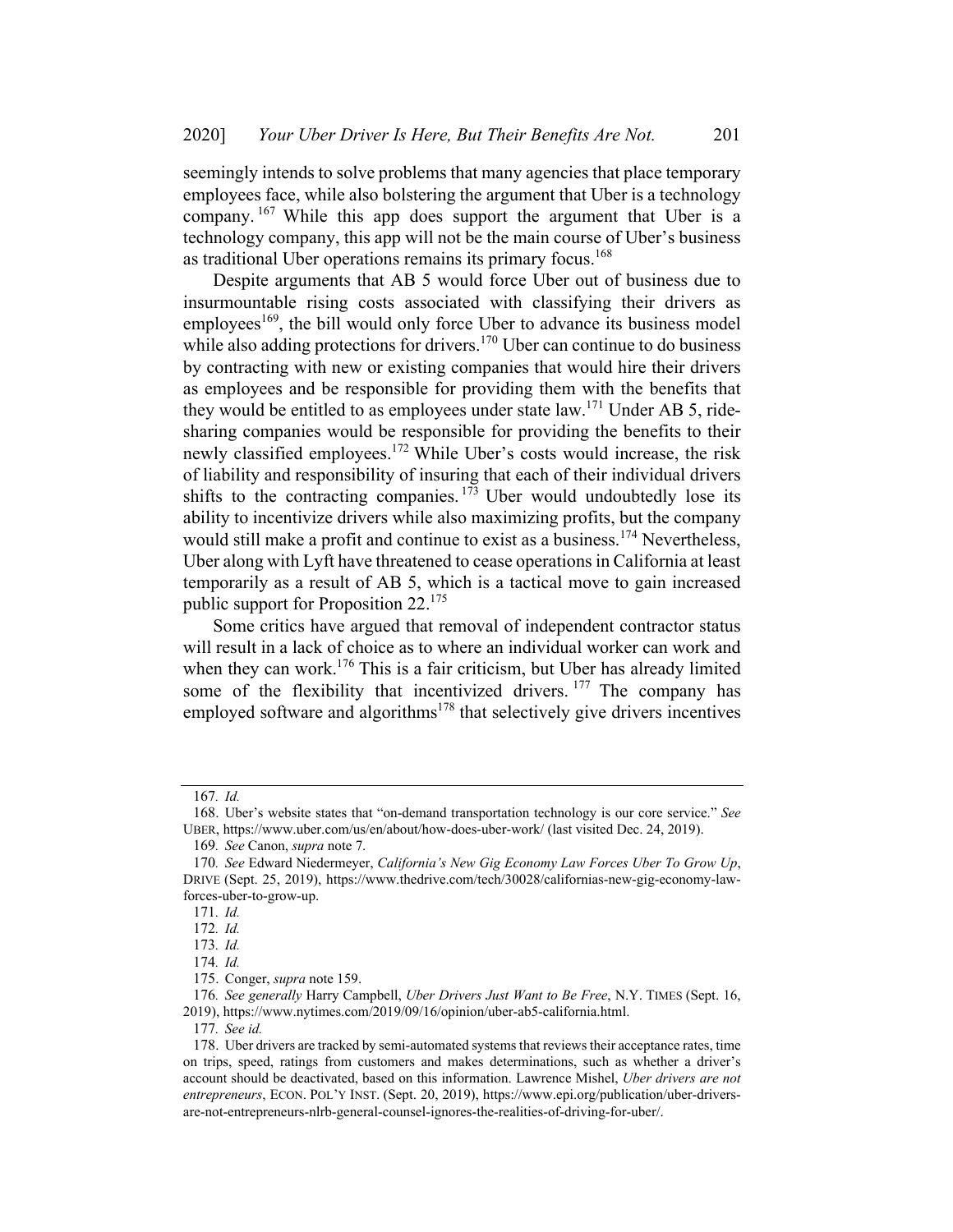to work when and where the company wants them to.<sup>179</sup> In essence, this practice allows Uber to exert more control over drivers while maximizing the revenue and profits the company brings in.180 However, the wages that the driver brings in remains unchanged.<sup>181</sup> Uber exerts significant control over the pricing of rides and drivers are unaware of the rate that a passenger will pay prior to the trip.<sup>182</sup> Drivers can also be penalized for picking inefficient routes or for rejecting certain passenger requests.<sup>183</sup> Drivers cannot take measures to expand their revenues by either providing additional services to riders or expanding their customer base.<sup>184</sup> Therefore, Uber drivers are essentially subject to employee restrictions but receiving independent contractor-like benefits.<sup>185</sup>

AB 5 helps to cure defects resulting from the often murky distinction between an independent contractor and an employee.<sup>186</sup> AB 5 provides a three step process that, when adequately defined, protects individual workers and allows them to receive their correct status and the benefits related to that status under state law.<sup>187</sup>AB 5, however, will allow drivers to have access to improved wages and benefits, such as full reimbursement for driving expenses while not disturbing their flexibility to choose different work hours.<sup>188</sup> Federal and state law both currently pose no restriction on the ability of employees to select different blocks of work hours week to week.<sup>189</sup> Similarly, AB 5 imposes no restriction on the flexibility that gig economy employees enjoy.<sup>190</sup> The driver is still able to choose when they wish to work and how often. The only change brought on by AB 5 and the adoption of the ABC test is that the worker will be classified correctly and will receive the benefits that are accorded to them under the respective laws.<sup>191</sup>

185. Campbell, supra note 176.

186. See generally AB-5 Worker status: employees and independent contractors, A.B. 5, 2019 Sess. (Cal. 2019), https://leginfo.legislature.ca.gov/faces/billNavClient.xhtml?bill\_id=201920200 AB5.

<sup>179.</sup> Campbell, supra note 176; see also Mishel, supra note 178.

<sup>180.</sup> Campbell, supra note 176.

<sup>181</sup>. Id.

<sup>182.</sup> Mishel, supra note 178.

<sup>183</sup>. Id.

<sup>184.</sup> Uber initially imposed constraints on tipping which limited a driver's ability to enhance their revenue by providing in ride additional services, including but not limited to phone chargers or bottled water. Id.

<sup>187</sup>. Id.

<sup>188.</sup> Andrew J. Hawkins, Uber and Lyft Face An Existential Threat In California – And They're Losing, VERGE (Sept. 2, 2019), https://www.theverge.com/2019/9/2/20841070/uber-lyft-ab5 california-bill-drivers-labor.

<sup>189.</sup> "Nothing in federal or state law precludes allowing employees to choose different or similar blocks of work hours each week." Id.

<sup>190</sup>. See generally AB-5 Worker status: employees and independent contractors, A.B. 5, 2019 Sess. (Cal. 2019), https://leginfo.legislature.ca.gov/faces/billNavClient.xhtml?bill\_id=201920200 AB5.

<sup>191.</sup> Hawkins, supra note 188.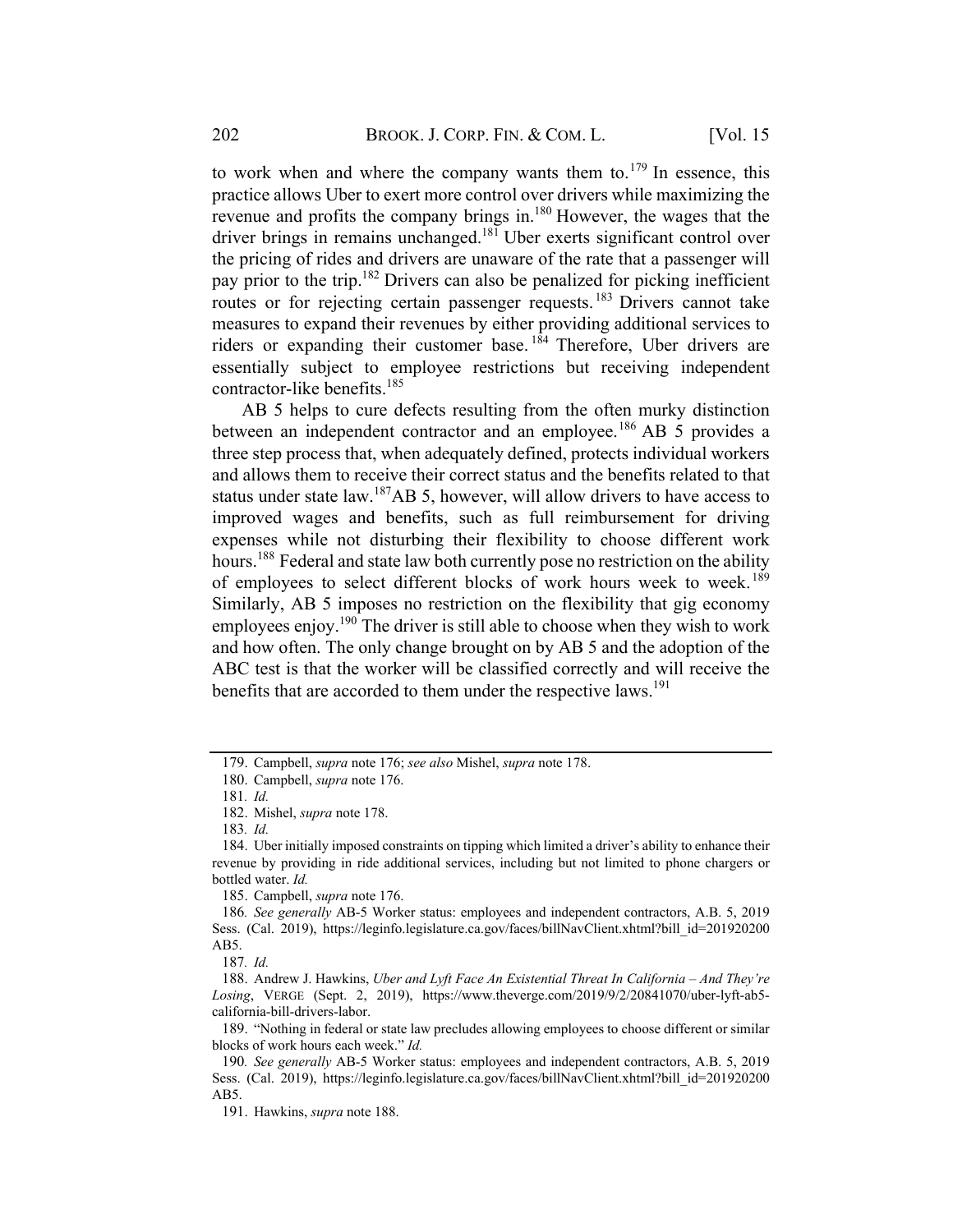Some critics have also argued to the extreme and cautioned that Americans nationwide should be fearful of AB  $5.^{192}$  These critics exclaim that this bill essentially is an example of state governments telling adults how to conduct business and especially, how to manage their livelihood.<sup>193</sup> Without this legislation, however, companies like Uber will be able to take advantage of their individual workers disguising their status as independent contractors.<sup>194</sup> Further, AB 5 allows employees of gig economy employers to unionize and bargain for benefits that correspond with their needs.<sup>195</sup> For example, drivers who use Uber less frequently or as a second job may bargain for less benefits than those who drive for Uber as their sole career.

#### **B. CLEARLY DEFINING AB 5**

AB 5, which went into effect on January 1, 2020, did not initially dictate what would happen or how individual workers—currently misclassified as independent contractors rather than as employees—would be affected as a result of the new legislation. <sup>196</sup> Prior to enactment, Uber noted that the company would not automatically change the classification of drivers to employees as a result of the bill going into effect.<sup>197</sup> This resulted in the Attorney General of California bringing suit against Uber and Lyft to enforce the new law.<sup>198</sup> The complaint, which alleged that the ride-sharing companies cannot defeat the presumption that their drivers are employees through the ABC test, sought injunctive relief and payment of violations.<sup>199</sup> The Attorney General of California won the suit initially, however, Uber and Lyft are currently appealing the decision and drivers are still left waiting for their benefits.<sup>200</sup>

AB 5 is not perfect. Passing AB 5 is a big step in regulating the gig economy, however, enforcing these changes proves to be another large hurdle. AB 5, for one, does not explicitly spell out ways that the provisions can be enforced or even potential remedies that potential misclassified employees can pursue.<sup>201</sup> The bill essentially defers to the judicial system to

<sup>192.</sup> See generally Jennifer Wright, Why California's AB-5 is a threat to the American way of life, N.Y. POST (Oct. 26, 2019), https://nypost.com/2019/10/26/why-californias-ab-5-is-a-threat-tothe-american-way-of-life/.

<sup>193</sup>. Id.

<sup>194</sup>. See Campbell, supra note 176.

<sup>195.</sup> Hawkins, supra note 188.

<sup>196.</sup> Diane Mulcahy, California's New Gig Economy Law Is All Bark, No Bite, FORBES (Sept. 20, 2019), https://www.forbes.com/sites/dianemulcahy/2019/09/20/californias-new-gig-economylaw-is-all-bark-no-bite/#5a6f26b4baef.

<sup>197.</sup> Canon, supra note 7; see also West, supra note 15.

<sup>198.</sup> Complaint at 3, California v. Uber Techs., Inc., (Sup. Ct. Cal. 2018) (No. CGC-18-570124). 199. Id.

<sup>200.</sup> Conger, supra note 159.

<sup>201</sup>. See AB-5 Worker status: employees and independent contractors, A.B. 5, 2019 Sess. (Cal. 2019), https://leginfo.legislature.ca.gov/faces/billNavClient.xhtml?bill\_id=201920200AB5 (enforcement provisions are missing from AB 5 and therefore is not stated).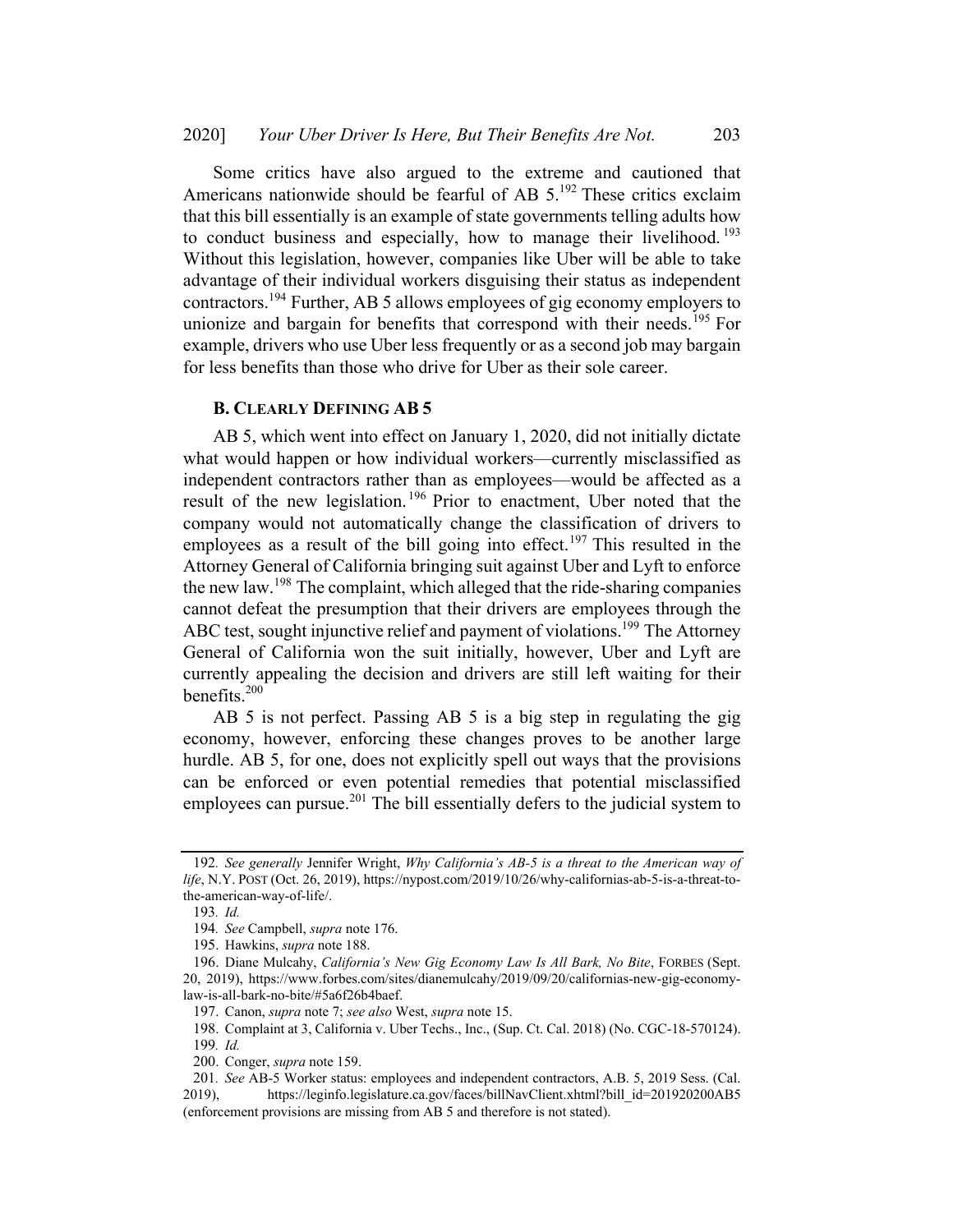determine what remedies are available, which is not different from what would be available to misclassified employees under  $Dynamex$ <sup>202</sup> Other than injunctive relief, AB 5 should provide a more structured remedy that is clear in the text of the legislation.<sup>203</sup>

The text of AB 5 should be amended to clearly state that if an employer has misclassified a worker, then California Labor Code section 226.8 will take into effect and will be the baseline for penalties.<sup>204</sup> Section 226.8 states, in relevant part, "It is unlawful for any person or employer to engage in any of the following activities: (1) willful misclassification<sup>205</sup> of an individual as an independent contractor."<sup>206</sup> The statute also permits for the employer to be subject to civil penalties not exceeding \$15,000 for each violation and no less than \$5,000 for each violation.<sup>207</sup> The fines can increase to \$25,000 for each violation if the employer is found to have engaged in a pattern of these violations.208 Directing violators of AB 5 to this statute would ensure that there is adequate notice of the punishment and would prevent violations, especially repeated violations from large gig economy companies, such as Uber. $209$ 

AB 5 also contains terms that are potentially ambiguous and can be interpreted differently by courts in California.<sup>210</sup> One such term is the "usual course of business." The definition of this term is crucial to the process of determining whether an individual worker passes or fails the ABC test and is ultimately considered an independent contractor. $^{211}$ 

The California Legislature should clearly define this term and others throughout the bill so that application mirrors the intent of the Legislature. Specifically, the Legislature should clearly define each prong of the ABC test so that when the judicial branch applies the test, there is no confusion as to the meaning of a specific term. Massachusetts serves as an example where

<sup>202.</sup> Mulcahy, supra note 196.

<sup>203</sup>. See AB-5 Worker status: employees and independent contractors, A.B. 5, 2019 Sess. (Cal. 2019), https://leginfo.legislature.ca.gov/faces/billNavClient.xhtml?bill\_id=201920200AB5.

<sup>204</sup>. See generally Anthony Zaller, Five key issues to understand about AB 5 and its impact on independent contractors, CAL. EMP. L. REP. (Sept. 27, 2019), https://www.californiaemployment lawreport.com/2019/09/five-key-issues-to-understand-about-ab-5-and-its-impact-on-independentcontractors/.

<sup>205.</sup> Willful misclassification is defined as "avoiding employee status for an individual by voluntarily and knowingly misclassifying that individual as an independent contractor" CAL. LAB. CODE § 226.8 (i)(4) (Deering 2013).

<sup>206.</sup> CAL. LAB. CODE § 226.8 (a)(1) (Deering 2013).

<sup>207.</sup> CAL. LAB. CODE § 226.8 (b) (Deering 2013).

<sup>208.</sup> CAL. LAB. CODE § 226.8 (c) (Deering 2013).

<sup>209.</sup> Zaller, supra note 204.

<sup>210</sup>. See generally AB-5 Worker status: employees and independent contractors, A.B. 5, 2019 Sess. (Cal. 2019), https://leginfo.legislature.ca.gov/faces/billNavClient.xhtml?bill\_id=201920200 AB5.

<sup>211</sup>. Id.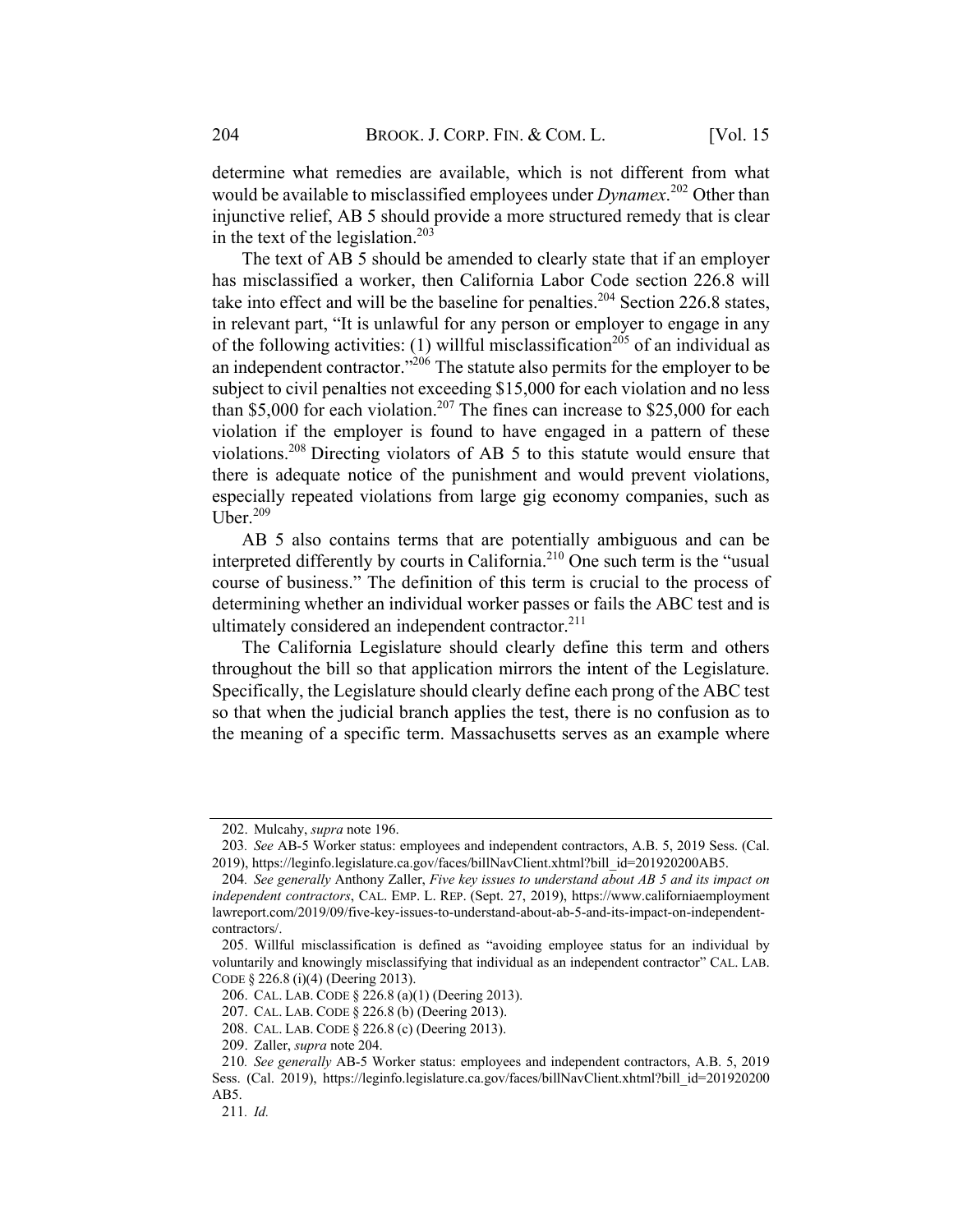there can be varying interpretations of the ABC test.<sup>212</sup> The Massachusetts Attorney General's Fair Labor Division issued an Advisory to provide guidance on how to interpret Massachusetts' independent contractor and worker misclassification laws.<sup>213</sup> The Attorney General anticipated that there would be some confusion when attempting to apply these laws and specifically, the ABC test, which led to the release of this Advisory.<sup>214</sup> If California wishes to avoid the same issue, the Legislature needs to clearly define all of the potentially ambiguous terms in AB 5 and how to effectively calculate these terms. Leaving this task up to the judicial branch will potentially take years to get a clear determination of how the test is to be applied and also may not follow exactly the legislative intent.<sup>215</sup> The Legislature also cannot be certain that it will achieve the same result each time as the Court determined in *Dynamex*.

## C. FEDERAL ADOPTION OF THE ABC TEST

Since the passage of AB 5, other states have taken concrete actions to regulate the gig economy. For example, New Jersey's Department of Labor has recently billed Uber for taxes and penalties resulting from the misclassification of their drivers as independent contractors. <sup>216</sup> Since the company and its subsidiary failed to provide disability and unemployment insurance as mandated under New Jersey state law, the New Jersey Department of Labor & Workforce Development valued their misclassification at \$523 million with an addition \$119 million in penalties. <sup>217</sup> Notably, the penalty is only limited to unemployment and disability insurance purposes.<sup>218</sup> An Uber spokeswoman vowed that the company will challenge these penalties and the classification of their drivers as employees. <sup>219</sup> This will likely not be the last penalty that Uber will continue to receive from a state government. $220$ 

<sup>212</sup>. See Athol Daily News v. Bd. of Review of the Div. of Emp't & Training, 439 Mass. 171, 179 (Mass. 2003) (finding that the Board of Review of the Division of Employment and Training incorrectly interpreted the factor B of the ABC test).

<sup>213</sup>. See MASS. OFF. ATT'Y GEN., supra note 116.

<sup>214</sup>. Id.

<sup>215.</sup> Mulcahy, supra note 196.

<sup>216</sup>. See Chris Opfer, Uber Hit With \$650 Million Employment Tax Bill in New Jersey, BLOOMBERG, (Nov. 14, 2019), https://news.bloomberglaw.com/daily-labor-report/uber-hit-with-650-million-employment-tax-bill-in-new-jersey.

<sup>217.</sup> Janet Burns, New Jersey Says Uber Owes Nearly \$650 Million In Taxes And Interest, That Its Drivers Are Employees, FORBES (Nov. 14, 2019), https://www.forbes.com/sites/janetwburns/ 2019/11/14/new-jersey-says-uber-owes-nearly-650m-in-taxes-and-interest-that-its-drivers-areemployees/#33d92d551ecd.

<sup>218</sup>. Id.

<sup>219</sup>. Id.

<sup>220.</sup> Opfer, supra note 216.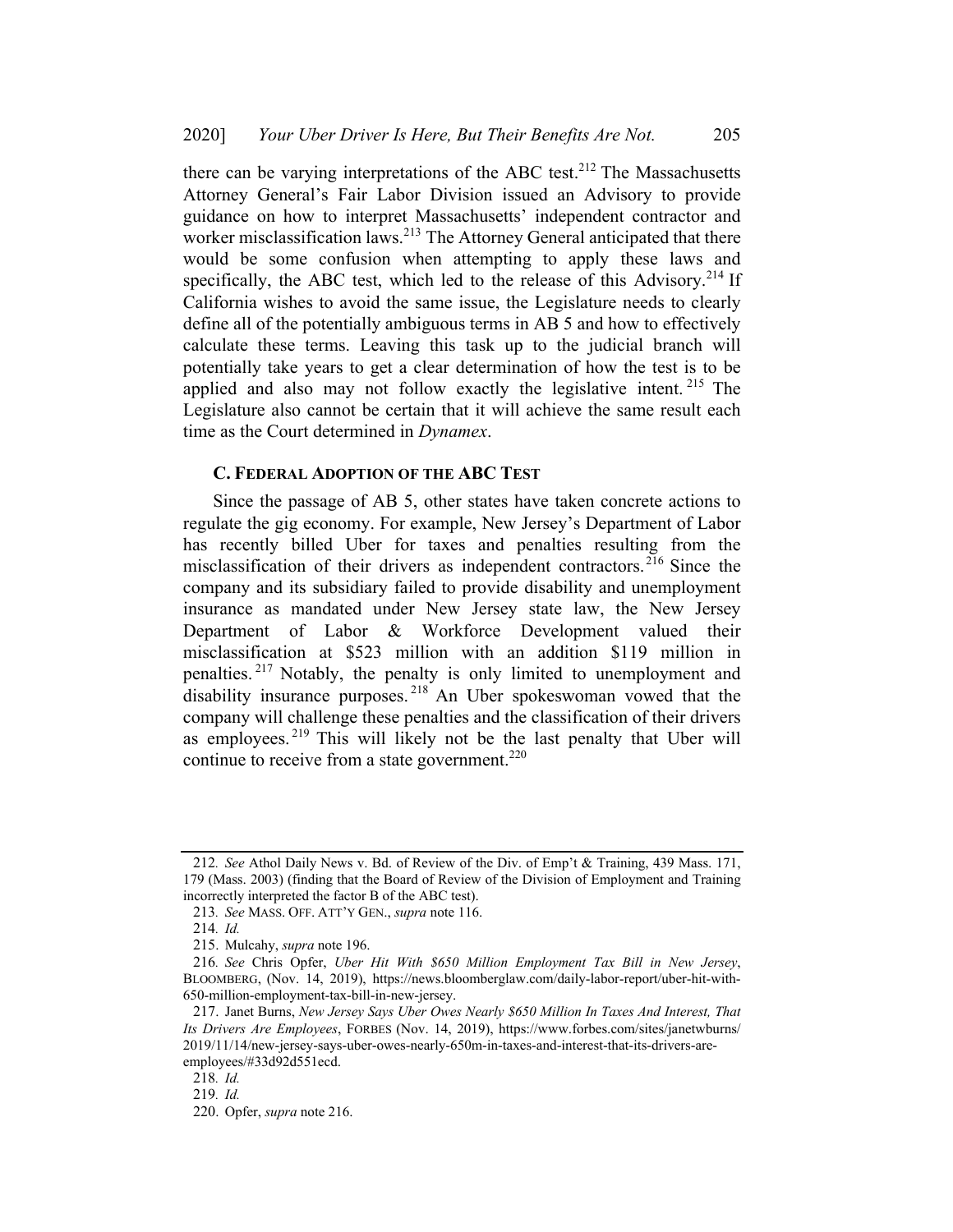With several states taking measures to ensure that the gig economy is regulated and misclassification is justly punished, $^{221}$  the federal government also needs to take action. Multiple departments of the federal government maintain varying definitions of employee and independent contractor that they use to classify individual workers.<sup>222</sup> Currently, FLSA is silent on a definition of independent contractor. As such, the outdated language of the statute should be updated to account for the growing and changing gig economy.

The U.S. House of Representatives has made progress in attempting to adopt the ABC test by introducing and passing H.R.  $2474$ ,  $2^{223}$  also known as the Protecting the Right to Organize Act of 2019. This bill amends the National Labor Relations Act<sup>224</sup> to include the ABC test as the standard for determining whether an individual worker is an employee or an independent contractor.<sup>225</sup> Unfortunately, the U.S. Senate has not brought the legislation up for a floor vote, effectively stalling implementation of the ABC test at the federal level.<sup>226</sup>

The U.S. Department of Labor has also considered adopting the ABC test for FLSA purposes but argued that the test is too restrictive to be used to determine protections under the FLSA.<sup>227</sup> The agency has instead opted to propose a five-factor test<sup>228</sup> that attempts to simplify the economic realities test.<sup>229</sup> By using this test, the Department of Labor intends to implement a more relaxed test while also keeping the economic reality focus of the test.<sup>230</sup> This test, however, is still too similar to the economic realities test and has several factors that can complicate enforcement and application.

<sup>221</sup>. Id.

<sup>222.</sup> The I.R.S., Department of Labor, and the National Labor Relations Board all maintain different subjective definitions of the terms employee and independent contractor. Mulcahy, supra note 6.

<sup>223.</sup> H.R. 2474, 116th Cong. (2019).

<sup>224.</sup> The National Labor Relations Act is the leading statute that offers protections for private sector employees from unfair labor and management practices and encourages these private sector employees to pursue collective bargaining. NAT'L LAB. REL. BOARD, https://www.nlrb.gov/ guidance/key-reference-materials/national-labor-relations-act (last visited Oct. 4, 2020).

<sup>225.</sup> H.R. 2474, 116th Cong. (2019).

<sup>226.</sup> Jeff Kowalsky, House Vote on Union-Backed Bill Sets Up Test for 2020 Elections, BLOOMBERG (Jan. 30, 2020), https://news.bloomberglaw.com/daily-labor-report/house-vote-onunion-backed-bill-sets-up-test-for-2020-elections.

<sup>227.</sup> Independent Contractor Status Under the Fair Labor Standards Act, 85 Fed. Reg. 60600 (proposed Sept. 25, 2020) (to be codified at 29 C.F.R. pts. 780, 788, 795).

<sup>228.</sup> The five-factor test proposed by the U.S. Department of Labor uses the following factors: (1) the nature and degree of the worker's control over the work; (2) the worker's opportunity for profit and loss; (3) the amount of skill required; (4) the permanence of the working relationship; and (5) the "integrated unit." Christopher Feudo, James Fullmer & Jonathan Keselenko, Department of Labor Proposes New Rule on Independent Contractors, JD SUPRA (Sept. 24, 2020), https://www.jdsupra.com/legalnews/department-of-labor-proposes-new-rule-67487/.

<sup>229.</sup> Independent Contractor Status Under the Fair Labor Standards Act, 85 Fed. Reg. 60600, 60634 (proposed Sept. 25, 2020) (to be codified at 29 C.F.R. pts. 780, 788, 795).

<sup>230</sup>. Id. at 60600.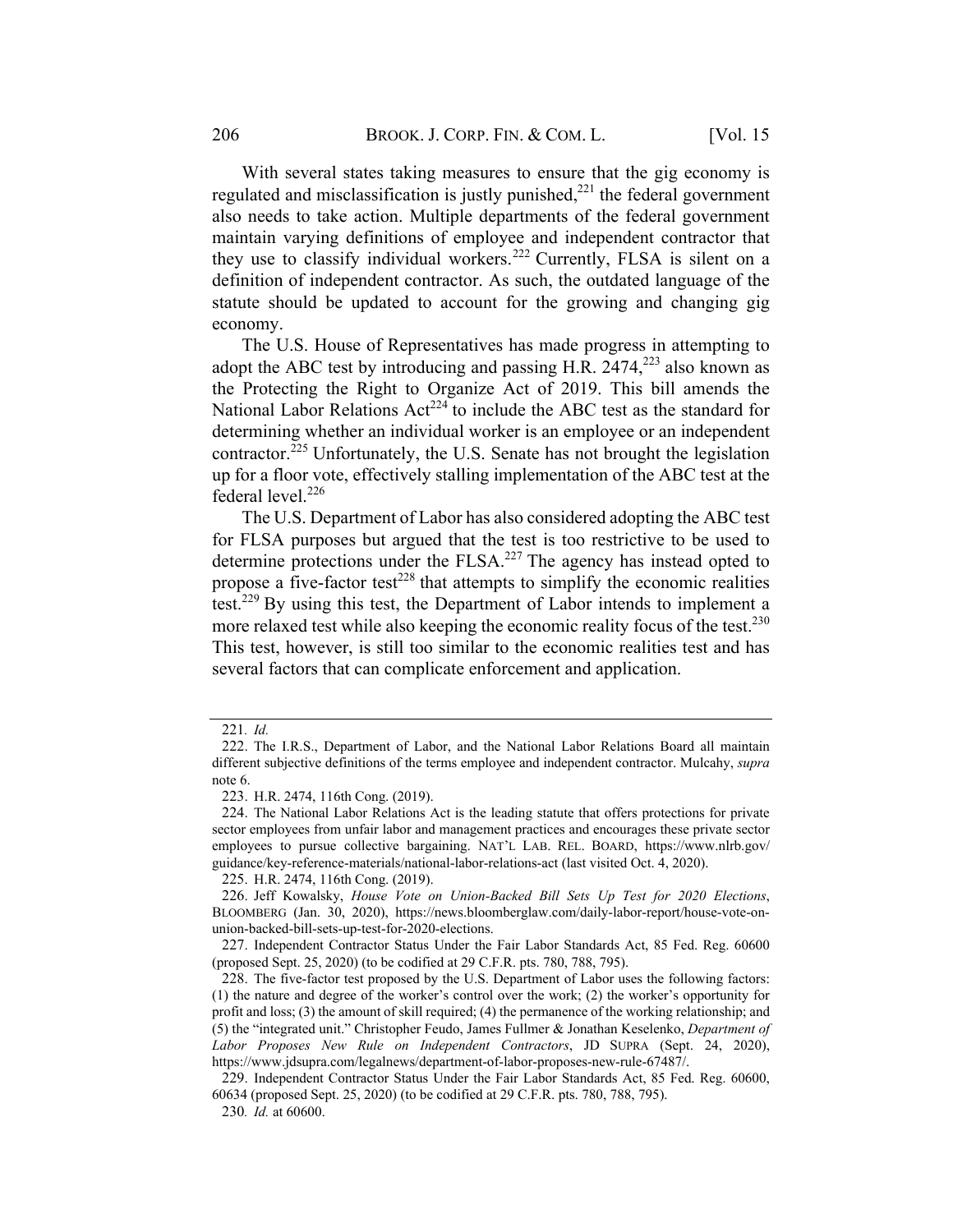Adopting the ABC test federally would eliminate the need for the economic realities test that was considered when determining if an individual worker was an independent contractor or an employee for FLSA purposes.<sup>231</sup> The ABC test, when all terms are well defined, is a clear, simplified method for determining whether an individual worker should be considered an employee or an independent contractor. This will limit the amount of misclassification that occurs especially within the gig economy and results in individual workers not being eligible for benefits and coverage under numerous federal statutes, such as FLSA, the Americans with Disabilities Act, and the Civil Rights Act.<sup>232</sup>

<sup>231</sup>. See Real v. Driscoll Strawberry Assoc., Inc., 603 F.2d 748, 754 (9th Cir. 1979).

<sup>232.</sup> Canon, supra note 7.